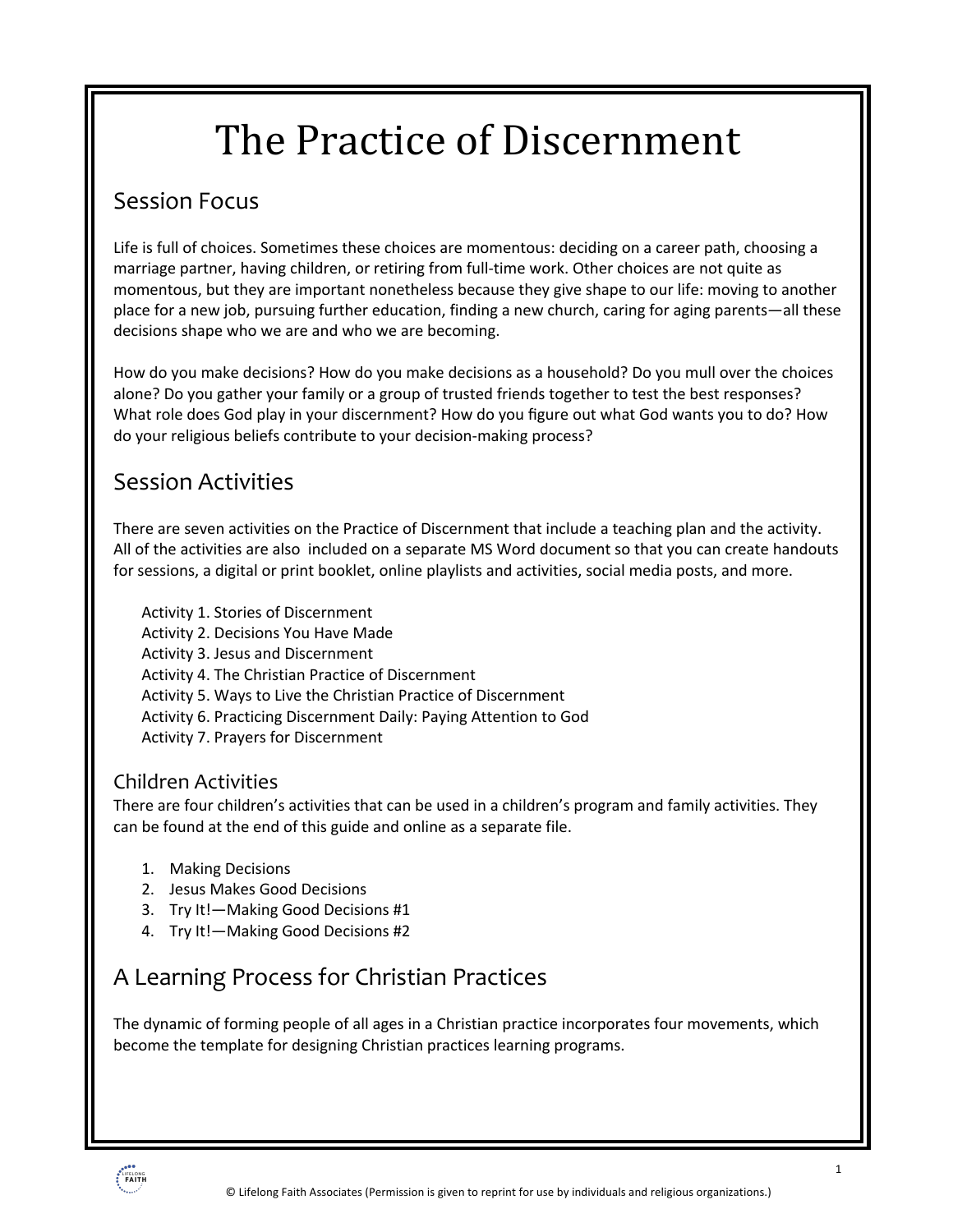#### **Movement 1. Reflecting on Our Lives**

The first movement, *Reflecting*, taps into a basic area of human need that can find meaning and purpose in a Christian practice. Reflecting gives people an opportunity to become aware of how they experience a basic human need and hunger for the Christian practice in their own life. Reflecting also provides space for people to become aware of how they already engage in this practice, and the things that distort or hinder the practice.

Oftentimes this first movement begins with real-life stories (presentations, print, audio, and/or video) of people who seek meaning and purpose for their lives through a particular practice. This helps spark people's reflection and storytelling.

#### **Movement 2. Exploring the Christian Practice**

The second movement, *Exploring*, grounds the Christian practice in the Bible by describing how the biblical story deepens our understanding of the Christian practice and connects to people's human needs and hungers. We present the wisdom of the Christian tradition on a particular Christian practice, describing what people today, and throughout history, actually do when they are engaged well in a particular practice—how people or communities live the practice with exceptional grace and skill. By connecting the Christian practice to human needs and hungers, people can identify how and why a practice is important to living a meaningful life.

#### **Movement 3. Experiencing the Christian Practice**

The third movement, *Experiencing*, immerses people in the actual practice—opportunities to experience activities that lead them into the Christian practice. This immersion can take place in programs, within the life of the Christian community (such as worship and ministry activities), and/or out in the community (serving people, providing hospitality, etc.). The key is that people actually experience the practice.

#### **Movement 4. Living the Practice**

The fourth movement, *Living*, includes reflecting on the experience of the practice activities (Movement 3); showing people how to make the Christian practice a part of everyday life; and providing people with a variety of tools and activities to integrate the Christian practice into their daily life—at home, at work, at school, and in the world.

### Learning Activities through the Four Movements

#### **Movement 1. Reflecting on Life Experience**

- Activity 1. Stories of Discernment
- Activity 2. Decisions You Have Made

#### **Movement 2. Exploring the Christian Practice**

Activity 3. Jesus and Discernment Activity 4. The Christian Practice of Discernment

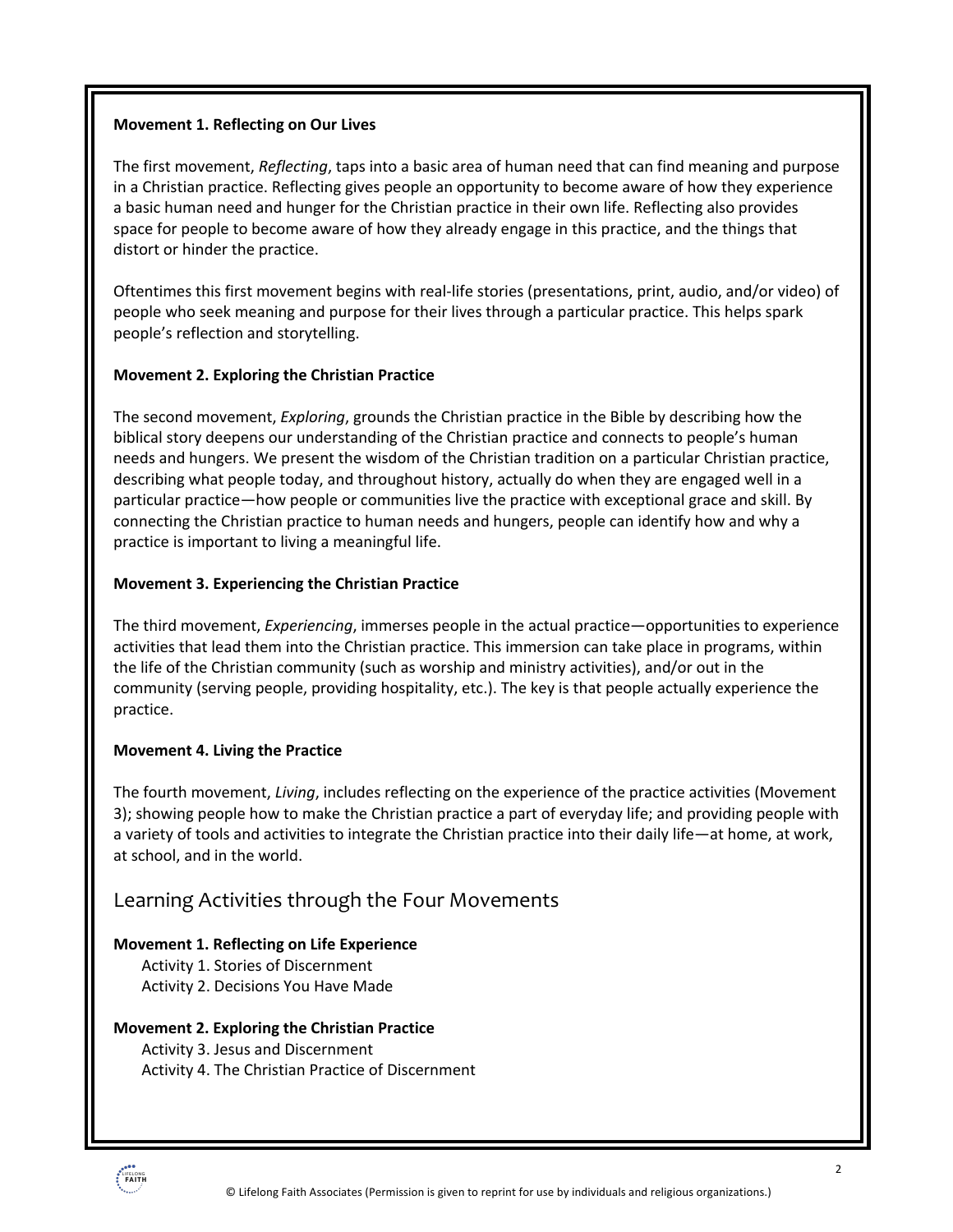#### **Movement 3. Experiencing the Christian Practice**

Activity 5. Ways to Live the Christian Practice of Discernment

#### **Movement 4. Living the Practice**

Activity 6. Practicing Discernment Daily: Paying Attention to God Activity 7. Prayers for Discernment

### Session Plan

Intergenerational Design: Whole Group with Age-Appropriate Table Groups

This session works best with the whole group in the same room and a presentation/facilitation team that guides people through the activities in age-appropriate table groups. Guide the table groups through each of the activities at the same time.

- Organize people into table groups based on age groupings: families with children (grades 1-5), middle school adolescents, high school adolescents, young adults, and adults.
- The lead facilitator guides the entire group through each of the learning experiences. All presentations and activity instructions are given to the whole group.
- The age-appropriate learning activities within each learning experience are conducted in table groups. Give them all the handouts and learning materials needed for the learning experiences.
- Where needed, small group leaders facilitate the work of the table groups.

Part 1. (5 minutes) Gathering & Opening Prayer

• Open the session with a short prayer (see Activity 7).

Part 2. (20-25 minutes) All Ages Learning: Decisions We Have Made

• Distribute the handouts for Activity 1 and 2 to each youth and adult table group, and to the parents. Distribute **Making Decisions** to the children or families with children table groups.

Share with the group one or more of the five stories about discernment and making choices. Find a children's story (or storybook) of your choosing that talks about making choices. Use a different reader for each story. Distribute the **Stories of Discernment** handout if you choose.

• Using the **Decisions You Have Made** handout and the **Making Decisions** handout for children, guide the participants in reflecting on their experience of making decisions. Families work together on this activity with children using the handout, **Making Decisions**, while their parents reflect on their own experience of making decisions. (Note: Tell people that they will not be sharing the content of their responses to the four questions.)

In groups ask the participants to share insights they gained from completing the four questions. Give everyone a chance to share their insights before any discussion.

When each group has finished their sharing, ask the participants to identify the key ingredients

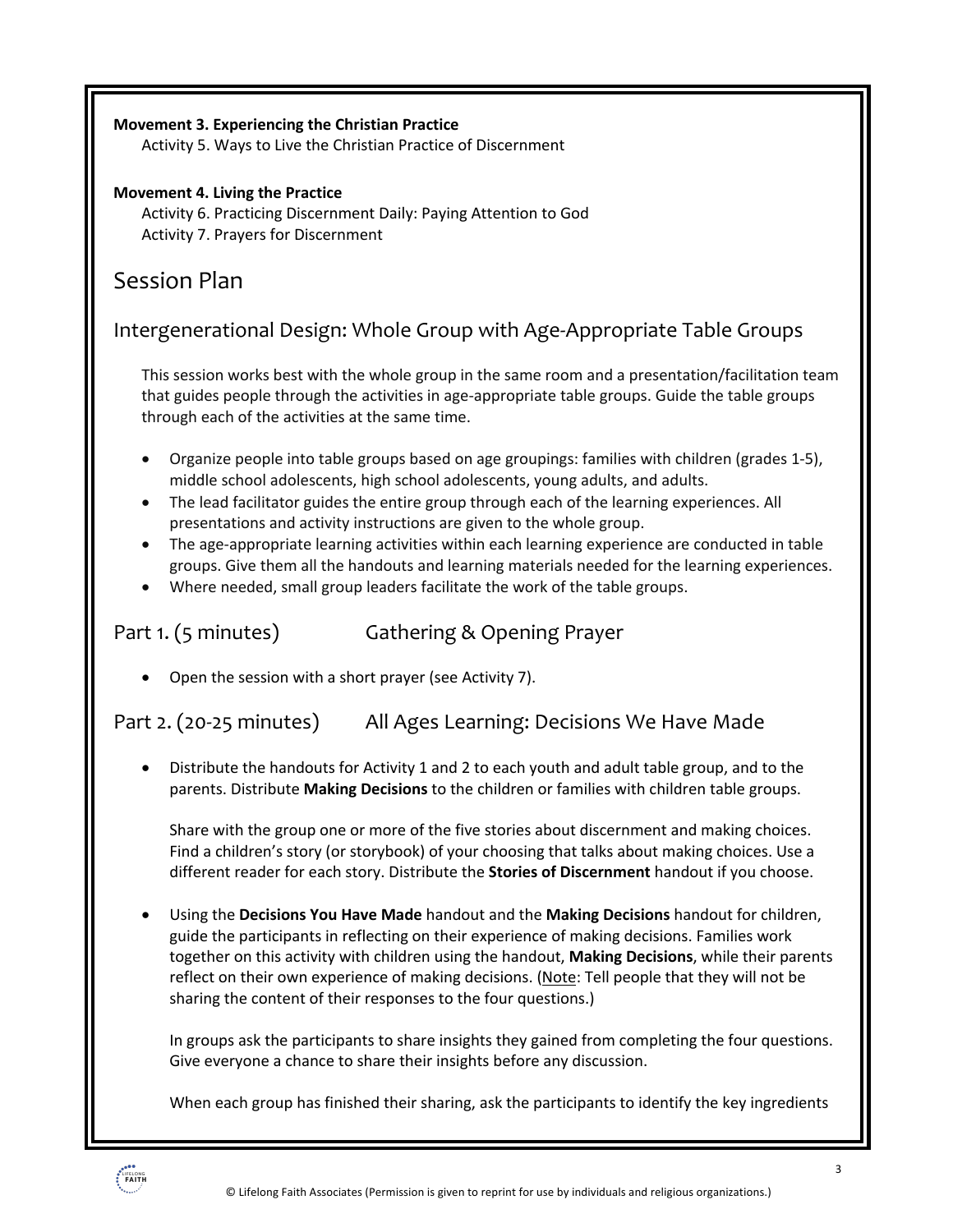for making good decisions. Invite one person from each group to report on the types of decisions that people have had to make in the past year.

Part 3. (90 minutes) In Depth Learning Experience: The Christian Practice of Discernment

- Distribute the handouts for Activity 3, 4, and 5 to each youth and adult table group, and to the parents. Distribute **Jesus Makes Good Decisions,** and **Try It—Making Good Decisions I** and **II** . to the children or families with children table groups.
- Use Activity 3, **Jesus and Discernment**, and the story the "Temptation of Jesus" in Luke 4:1-13 to create a drama to illustrate how Jesus needed to engage in decision-making and discernment throughout his life. Prepare the dramatization in advance. Instead of the dramatization, you can create a video or PowerPoint presentation with photos illustrating the temptations Jesus experienced in Luke 4:1-13, using contemporary examples of the temptations of power, prestige and status, and money. Have a narrator read the Gospel story as your present the images. You can have actors read the parts of Jesus and Satan.

Children or families with children groups can use the handout, **Jesus Makes Good Decisions.** 

- **Optional Activity**: Use Activity 4, **The Christian Practice of Discernment**, to present a brief explanation of the four building blocks of discernment. Include examples appropriate for children and youth. (You can also select four people who will each read one of the Scripture passages as part of your presentation.) Conclude your presentation with table group discussions. There are four building blocks of discernment include: Believe in the Goodness of God, Believe that Love is Our Primary Calling, Believe that God Communicates with Us, and Believe in Life.
- Use Activity 5, **Ways to Live the Christian Practice of Discernment**, to introduce the participants to the process of discernment with several demonstrations of the process in action. There are several ways to conduct a demonstration of the discernment process. It is important to have examples that are suitable for your participants, e.g. a family example, a teenage example, a young adult example, an adult example, etc.

Children (and families with children) can use the handout, **Try It—Making Good Decisions I** and **II** .

• To help the participants envision ways to use the discernment process in their lives ask them to review the two decisions they identified in Activity 2. Decisions You Have Made—the wise decision and the one they regret. Have them analyze the two decisions using the 10 "steps" in the discernment process. If a family is analyzing a "children's decision" that can use the children's handout, **Try It—Making Good Decisions**.

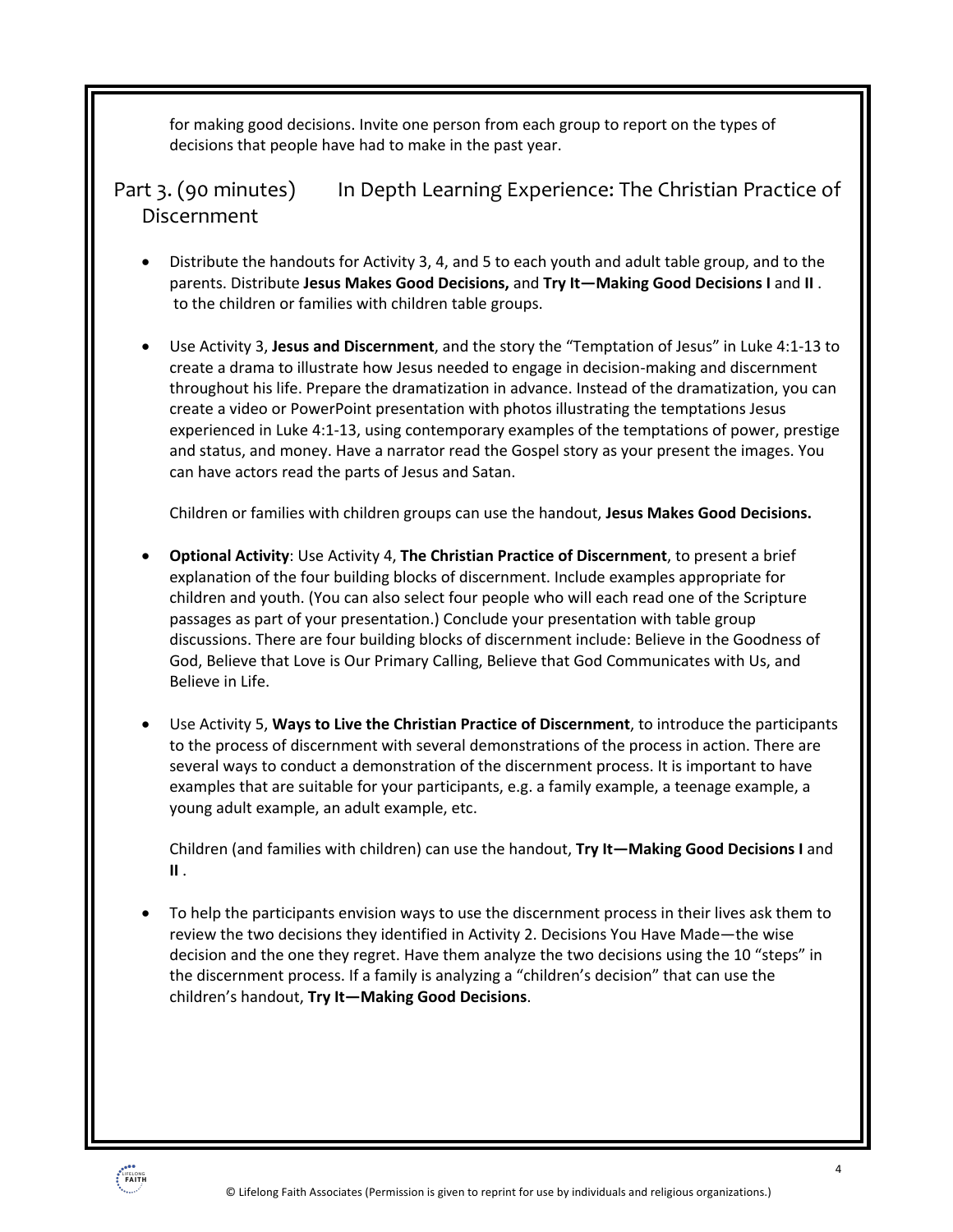### Part 4. (15 minutes) Applying the Learning: Practicing Discernment Daily

- Distribute the handouts for Activity 6, **Practicing Discernment Daily: Paying Attention to God,**  to each group.
- Use Activity 6, **Practicing Discernment Daily: Paying Attention to God**, to introduce people to the Prayer of Examen and then lead them through the process as a group. You can adapt the process for children or the short children's version of the examen which is included. The Prayer of Examen helps us look for traces of God's actions in our daily life, individually or as a household. It is usually done in the evening, looking back over the day, or it can be done as a household at the evening meal. This is a time of quiet to spend alone or with each other in the presence of God.

### Part 5. (5 minutes) Closing Prayer

• Close with a short prayer (see Activity 7).

### Materials Needed

Check each activity for the materials that are needed.

### Visual Faith Bible Activities on Discernment

(Go to: https://www.vibrantfaithprojects.org/visual-faith-activities.html)

**Pulled in Different Directions** (#8). This Visual Faith Exercise is based on Luke 4:1-13 and designed to help participants learn the importance of staying connected to God in the midst of tough decisions.

You can purchase images through Vibrant Faith (https://vibrantfaith.org/product/vfp-image-database) or use copyright-free photo websites, such as Unsplash (https://unsplash.com) and Pixabay (https://pixabay.com).

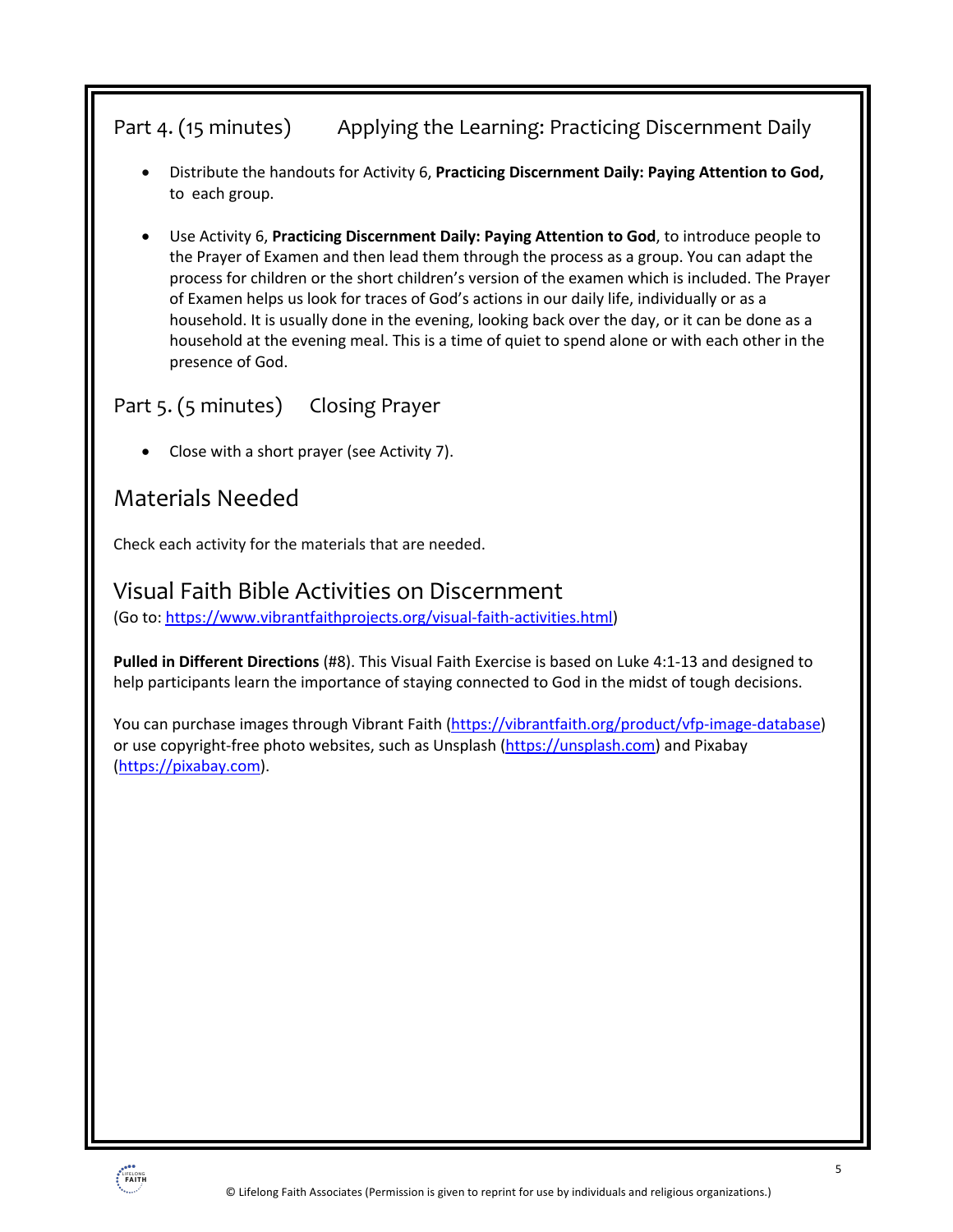## Activity 1. Stories of Discernment

### Plan

Introduce the Activity with these words:

*Life is full of choices. Sometimes these choices are momentous: deciding on a career path, choosing a marriage partner, having children, or retiring from full-time work. Other choices are not quite as momentous, but they are important nonetheless because they give shape to our life: moving to another place for a new job, pursuing further education, finding a new church, caring for aging parents—all these decisions shape who we are and who we are becoming.*

Share with the group the five stories about discernment and making choices. Use a different reader for each story.

Invite the participants to think back over the past year and recall issues or struggles at home, work, or school that required them to make an important decision. Give the individuals and families time to think about examples and then ask them to share their examples at table groups.

### Activity

Life is full of choices. Sometimes these choices are momentous: deciding on a career path, choosing a marriage partner, having children, or retiring from full-time work. Other choices are not quite as momentous, but they are important nonetheless because they give shape to our life: moving to another place for a new job, pursuing further education, finding a new church, caring for aging parents—all these decisions shape who we are and who we are becoming.

- **Janet**, a geologist, has been offered a high-paying job with an oil company in a southern state, far from her northeastern home. She has also been offered a job with the United States government that would pay less but be more enjoyable work. This job would give her an opportunity to make a difference by developing environmental practices that could be written into law—and it would be located closer to her present home. Like so many college graduates today, Janet is overwhelmed by student loans and the implications of long-term debt for buying a home or a car or even just taking a vacation. Which job offer should she accept?
- **Tim and Wendy** have just returned from their church's annual mission trip, where they fell in love with a little Guatemalan orphan, Isabelita, age seven. Their own children, seventeen and twenty, will soon be on their own. They begin to discuss adopting, trying to weigh their own desires against Isabelita's needs. Is it better to assist Isabelita from afar so that she remains in her own culture, or to bring her to the United States and raise her?
- **Tom**, a widower with grown children, retired a few months ago from his job as an estimator for an international plumbing and steam-fitting business. He appreciates that he no longer feels as exhausted as in the past five years, and he certainly does not miss the intensity of his former lifestyle. Yet he is beginning to find his days stretching before him with little to occupy his time and energy. He realizes that he must find something worthwhile to fill his time, but what?

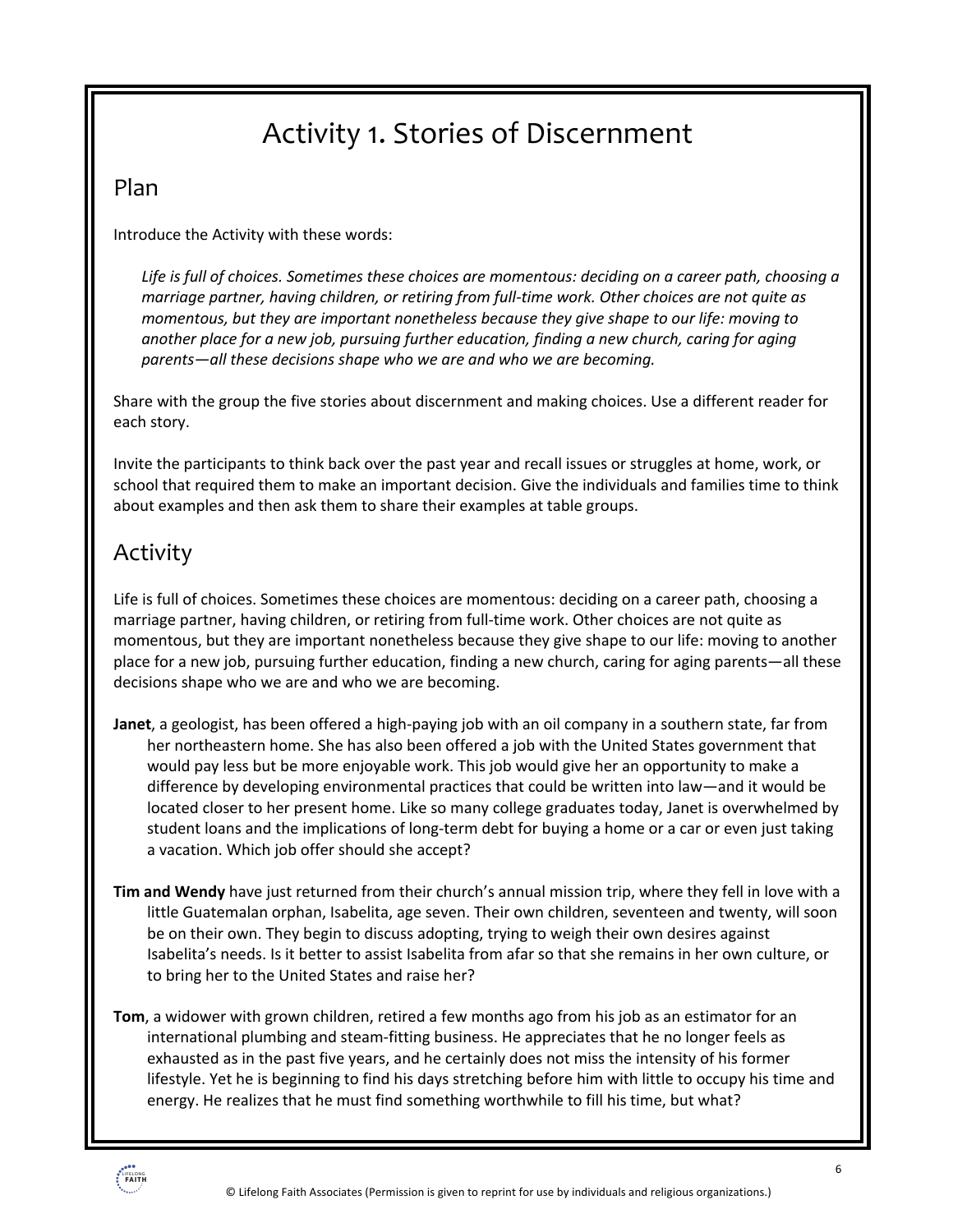- **Anne** lives 1300 miles away from her aging parents. The last time she lived less than 100 miles from her parents, she was 18. Over the past year she has begun to realize that her parents are not able to keep up their home, the house they moved into when she was 3 months old. The house, their ailments, and all their other responsibilities are beginning to overwhelm them. Slowly her parents are recognizing that it is time to sell the house and begin a new life in a new setting. Anne feels a responsibility to be involved in this next stage of her parent's life. Should they come to live with Anne and her family? Should they move into assisted living? How should she care for her parents?
- **Jessica** is gifted in the arts—dancing, singing and acting—and wants to pursue her dream in college. Her parents are concerned about the family's financial situation and want Jessica to graduate college with as little debt as possible, prepared to enter a career that would pay the bills. Her parents' hopes were tested when Jessica informed them she is turning down a full scholarship to a local college for a much smaller scholarship at a college where she could pursue a vocal performance major. It's hard for them to see a "marketable income" for a performance major. What should they do and say?
- ! Think back over the past year and recall the times at home, work, or school that you needed to make an important decision.

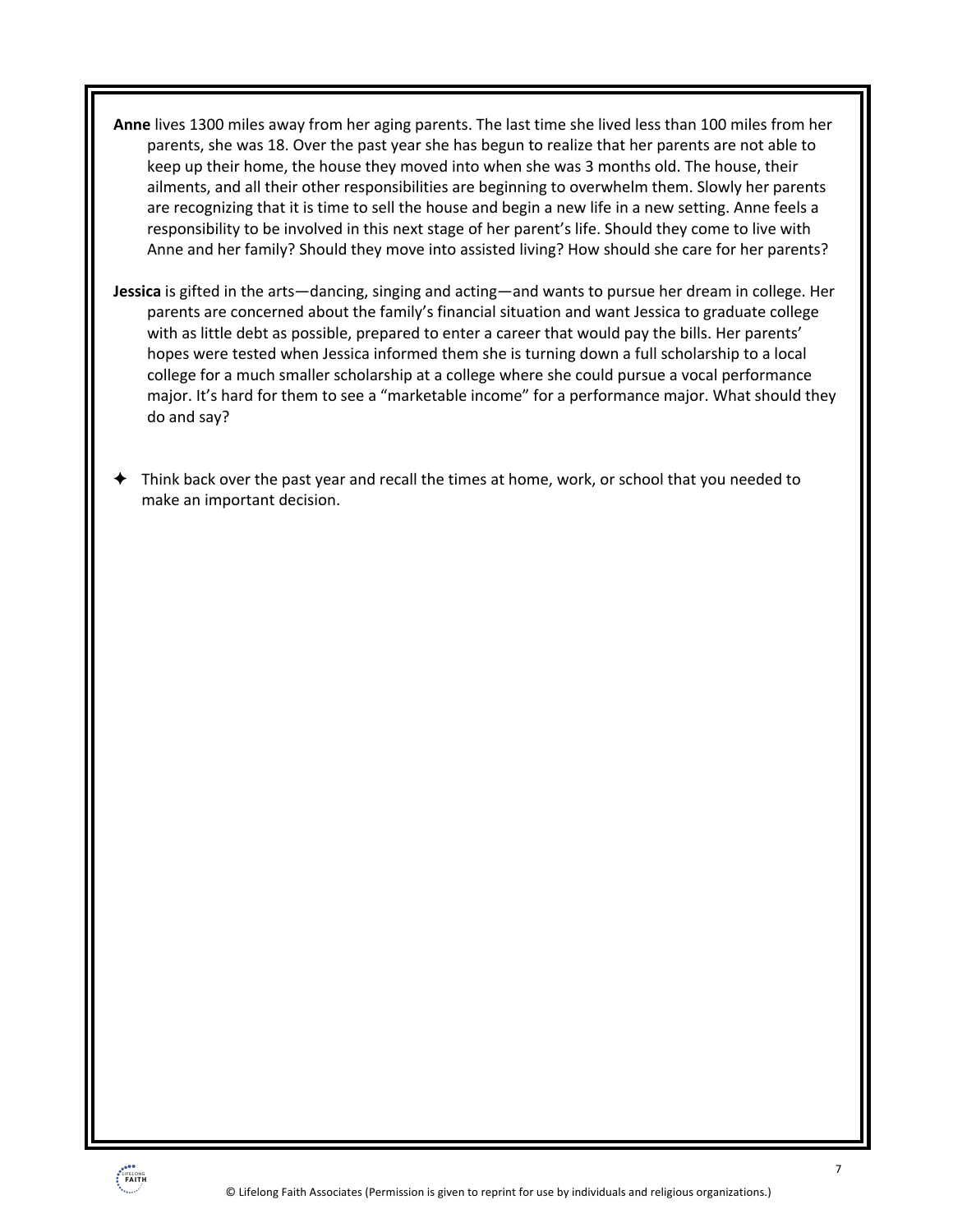## Activity 2. Decisions You Have Made

### Plan

To help the participants reflect on their experience of making decisions, give them a copy of the worksheet, *Making Life Choices*, and ask them to complete the questions. Families can choose to work together on this activity. Children can use the children's version on the handout, *Making Decisions*, while their parents reflect on their own experience of making decisions. (Note: Tell people that they will not be sharing the content of their responses to the four questions.)

Take a few moments to reflect on decisions you have made using the worksheet.

- 1. Recall a decision that in retrospect was a wise one. How did you make it? What factors did you weigh? With whom did you consult? How did you manage opposing points of view? What would have been the consequences if you had made a different decision? Where was God in this decision?
- 2. Recall a decision you made that you now regret. What was the process by which you made that decision? Have you since discovered clues about how you could have decided differently? Where was God in this decision?
- 3. Make a short list of persons you might call when you are faced with a tough decision. What do you look for from these persons? How do they help you?
- 4. When you think about the major decisions you have made in your life, how have your religious or spiritual values influenced your decisions?

In groups ask the participants to share insights they gained from completing the four questions. Give everyone a chance to share their insights before any discussion.

*What did they learn about making decisions and the process of discernment from their responses to the four questions?* 

When each group has finished their sharing, ask the participants to identify the key ingredients for making good decisions. Invite one person from each group to report on the types of decisions that people have had to make in the past year.

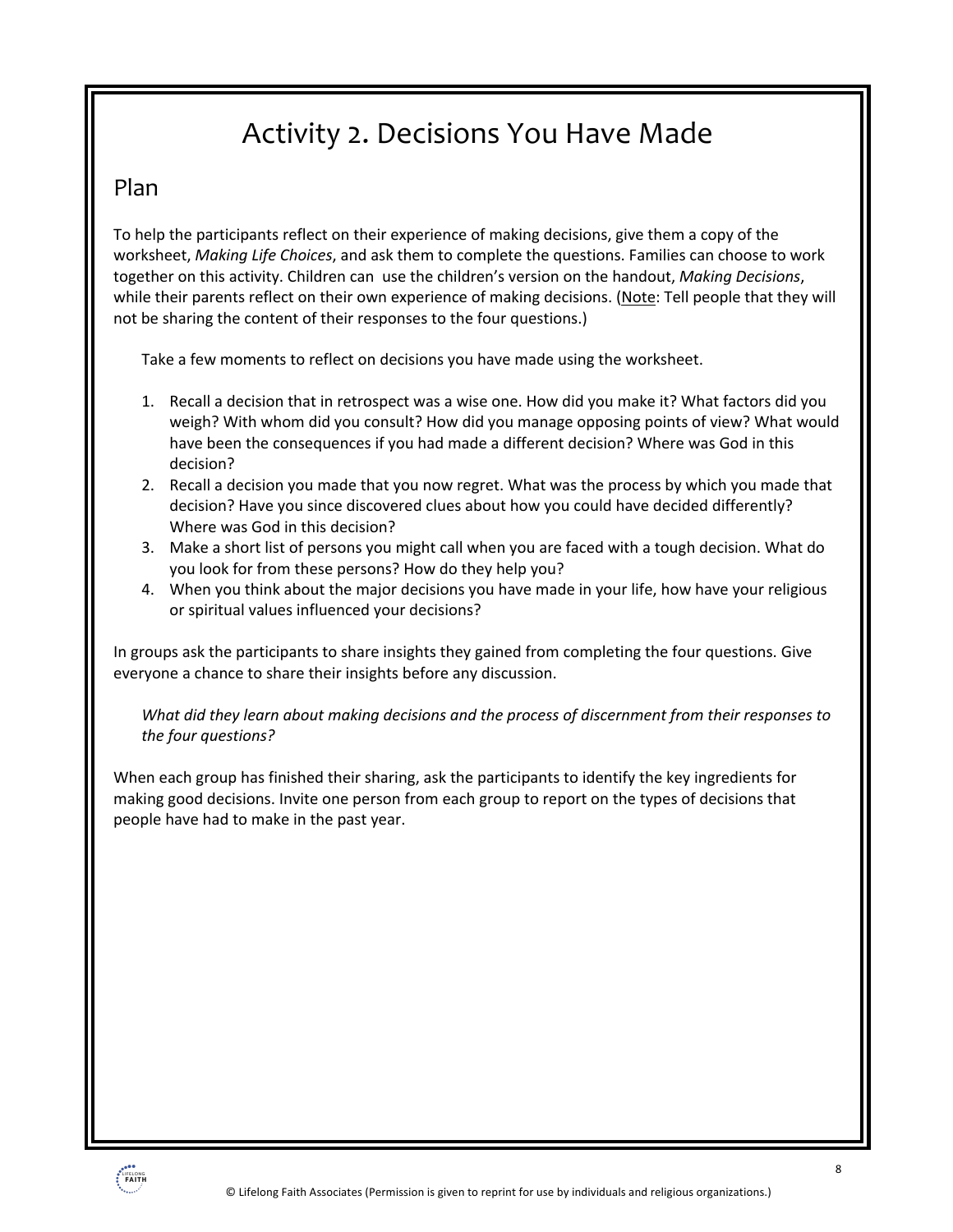## Making Life Choices

*How do you make decisions? How do you make decisions as a household? Do you mull over the choices alone? Do you gather your family or a group of trusted friends together to test the best responses? What role does God play in your discernment? How do you figure out what God wants you to do? How do your religious beliefs contribute to your decision-making process?*

#### ! **Recall a decision that in retrospect was a wise one.**

- How did you make it?
- What factors did you weigh?
- With whom did you consult? How did you manage opposing points of view?
- What would have been the consequences if you had made a different decision?
- Where was God in this decision?

- ! **Recall a decision you made that you now regret.** 
	- What was the process by which you made that decision?
	- Have you since discovered clues about how you could have decided differently?
	- Where was God in this decision?
- ! **Make a short list of persons you might call when you are faced with a tough decision. What do you look for from these persons? How do they help you?**

! **When you think about the major decisions you have made in your life, how have your religious or spiritual values influenced your decisions?**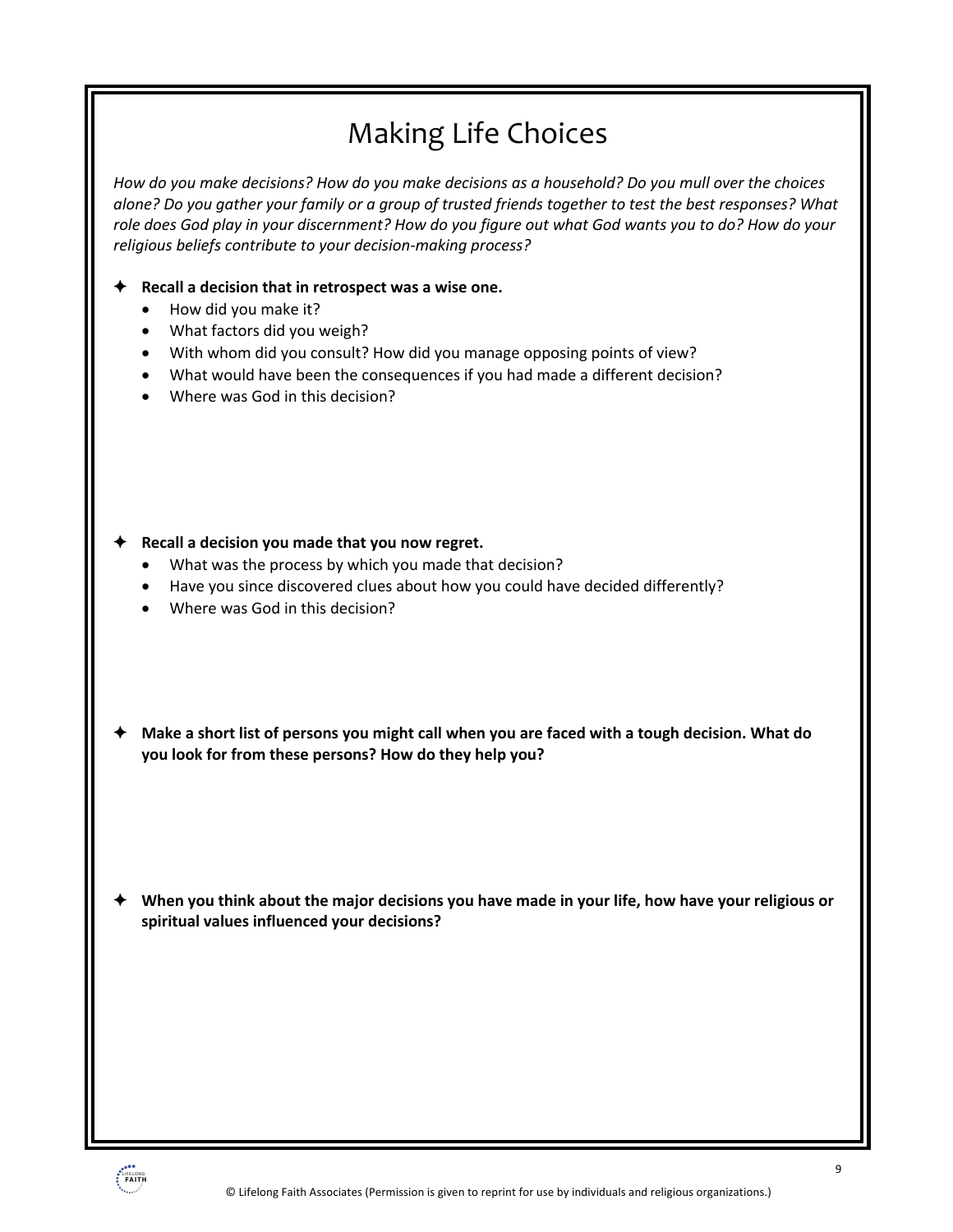## Activity 3. Jesus and Discernment

### Plan

Use the "Temptation of Jesus" in Luke 4:1-13 to create a drama to illustrate how Jesus needed to engage in decision-making and discernment throughout his life. Prepare the dramatization in advance. Here are several suggestions:

- 1. Select a narrator to read the non-speaker parts of the Gospel story.
- 2. Select a person to role play Jesus and three people for the Satan role—one for each temptation. Give each actor a copy of the Scripture passage and highlight the lines each actor is going to recite.
- 3. Create or find contemporary props that illustrate each temptation (e.g., lots of food, the world's possessions/money, etc.). Have a crew ready to bring out temptations at the appropriate time.
- 4. Rehearse the actions as a group.
- 5. Present the drama.

#### **Alternative**

Instead of the dramatization, you can create a video or PowerPoint presentation with photos illustrating the temptations Jesus experienced in Luke 4:1-13, using contemporary examples of the temptations of power, prestige and status, and money. Have a narrator read the Gospel story as your present the images. You can have actors read the parts of Jesus and Satan.

After the drama (or presentation) share with the group the following reflection*.* 

*The story of Jesus' temptation in the desert is an exercise in discernment. Jesus recognizes the temptations for what they are: invitations to satisfy what one hungers for, to be admired, even worshiped, by people, and to own all imaginable goods. The spirit of these temptations runs counter to the Spirit of God in the life of Jesus. This wilderness scene gives us a vivid image of the discrimination involved in discernment. We need to pay attention, to look deep into our lives and sort out the various motivations for our thoughts and actions. Of the many inner and outer voices that prompt us, which will we heed?*

Ask the participants in small groups to discuss the following question: *What are the things that distract us ("tempt us") from making good choices?*

After a few minutes, ask one person from each group to report on the types of decisions that people have had to make in the past year.

### Activity

*Jesus returned from the Jordan full of the Holy Spirit and was led by the Spirit into the desert, where he was tempted by the Devil for forty days. In all that time he ate nothing, so that he was hungry when it was over.*

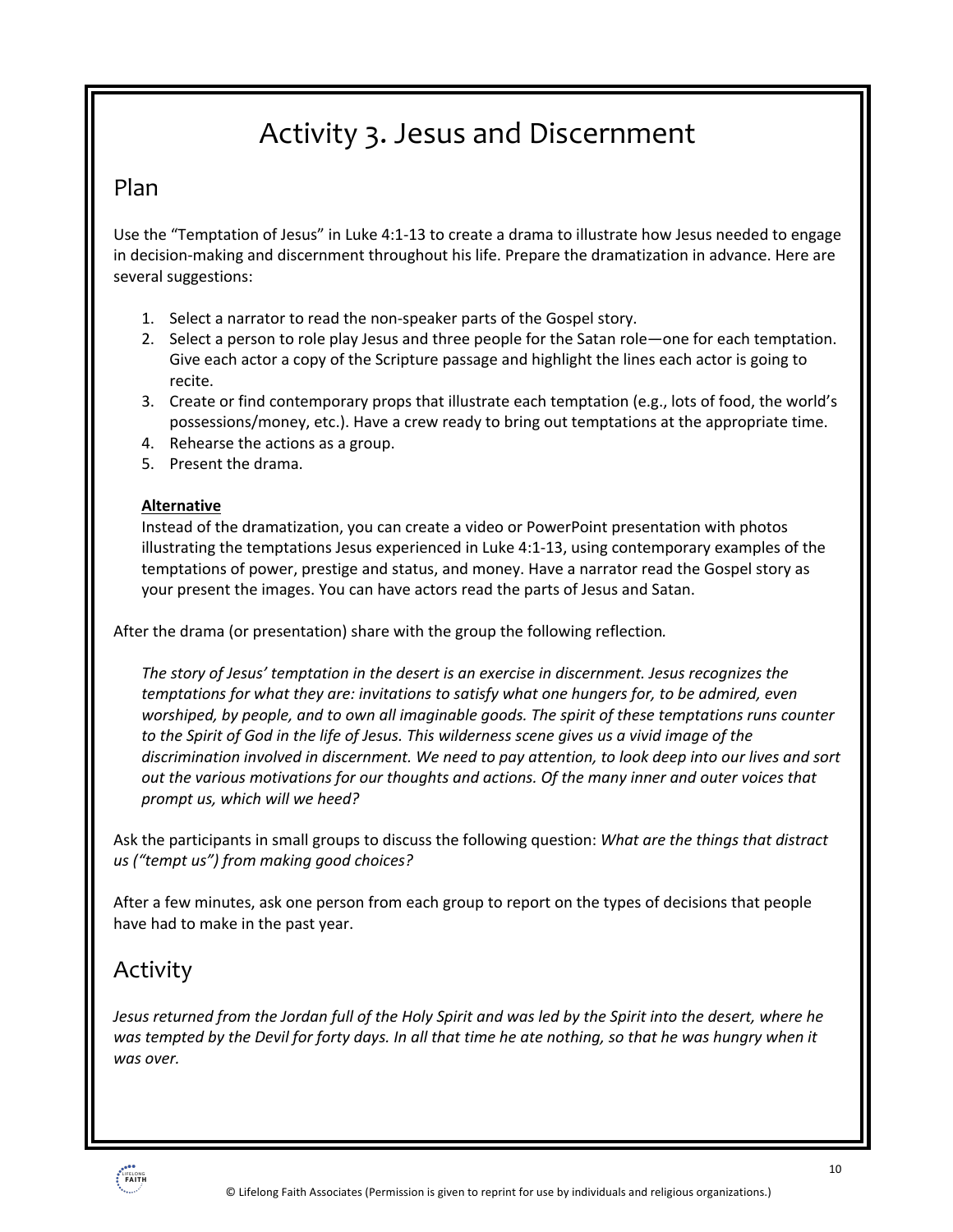*The Devil said to him, "If you are God's Son, order these stones to turn into bread." But Jesus answered, "The scripture says, 'Human beings cannot live on bread alone.'"*

*Then the Devil took him up and showed him in a second all the kingdoms of the world. "I will give you all this power and all this wealth," the Devil told him. "It has all been handed over to me, and I can give it to anyone I choose. All this will be yours, then, if you worship me." Jesus answered, "The scripture says, 'Worship the Lord your God and serve only him!'"*

*Then the Devil took him to Jerusalem and set him on the highest point of the Temple, and said to him, "If you are God's Son, throw yourself down from here. For the scripture says, 'God will order his angels to take good care of you.' It also says, 'They will hold you up with their hands, so that not even your feet will be hurt on the stones.'" But Jesus answered, "The scripture says, 'Do not put the Lord your God to the test.'"*

*When the Devil finished tempting Jesus in every way, he left him for a while.* (Luke 4:1–13)

The story of Jesus' temptation in the desert is an exercise in discernment. Jesus recognizes the temptations for what they are: invitations to satisfy what one hungers for, to be admired, even worshiped, by people, and to own all imaginable goods. The spirit of these temptations runs counter to the Spirit of God in the life of Jesus. This wilderness scene gives us a vivid image of the discrimination involved in discernment. We need to pay attention, to look deep into our lives and sort out the various motivations for our thoughts and actions. Of the many inner and outer voices that prompt us, which will we heed?

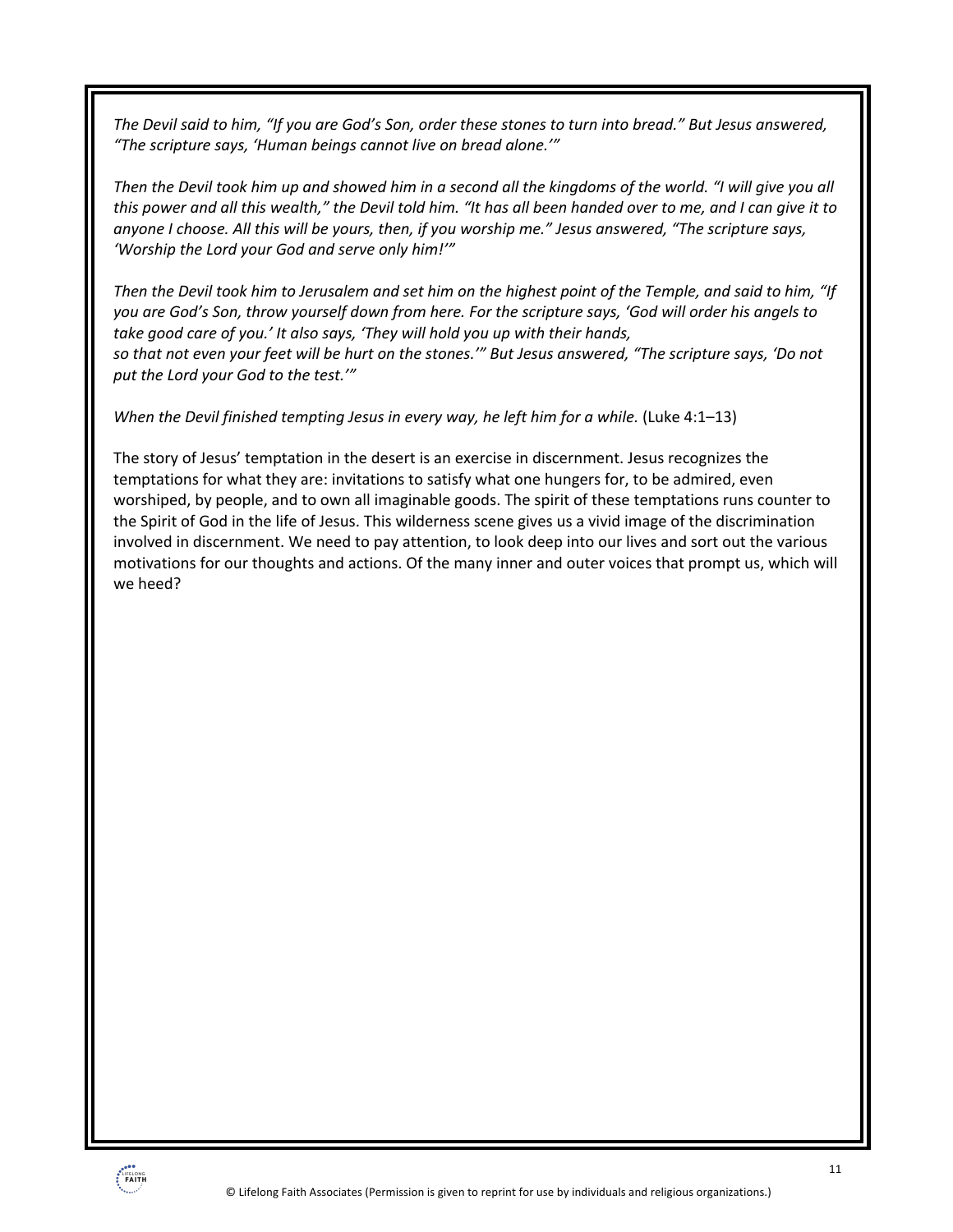## Activity 4. The Christian Practice of Discernment

### Plan

Develop a presentation that explains each building block using the Scripture reading and the key points in the commentary. Select four people who will each read one of the Scripture passages as part of your presentation.

Conclude your presentation with table group discussions using the following questions. Give each person/household an opportunity to think about the questions and then invite people to share their responses.

- $\blacklozenge$  What insights about making decisions and discernment did you gain from the four building blocks?
- $\triangle$  How could you apply these building blocks to making decisions as an individual and/or household?

### Activity

The word "discernment" comes from the Latin word *discernere*, which means to distinguish, to sift out, to separate that which may be from God from all the other influences in our lives, good or bad. Discernment opens us up to listen to and recognize the voice and patterns of God's direction in our lives.

The Christian tradition has long recognized the importance of discernment. Because our identity is formed in part through our decisions, the making of decisions is actually a privileged moment for growing in discipleship. Through our choices, we can become the person God is calling us to be.

Because our decisions are so central to our identity as persons and as Christians, we can look to the Christian tradition for help in the process of decision-making. That help is called "discernment." The Latin root of the verb "to discern" means to discriminate. Thus, in the Christian spiritual tradition, discernment refers to the process of discriminating between that which expresses God's call and anything that runs counter to it—in other words, sifting out what is of God and what is not.

Christians have been discerning from biblical times to the present, seeking to respond to God's call within their personal prayer and the formal worship of the gathered faith community, in their moral choices, or simply in the ebb and flow of ordinary life. Whenever we seek to answer such questions as "How is God present here?" "How can I know what God is calling me to do?" "Is this just me, or is this really God?" or "Is God calling us to go forward with our plan?" we are engaging in discernment.

Discernment, then, is the process of intentionally becoming aware of how God is present, active, and calling us as individuals and communities so that we can respond with increasingly greater faithfulness. (Adapted from *The Art of Discernment: Spiritual Practices for Decision-Making* by Elizabeth Liebert)

There are four building blocks of discernment:

 $\blacklozenge$  Believe in the Goodness of God (Psalm 139:1-6)

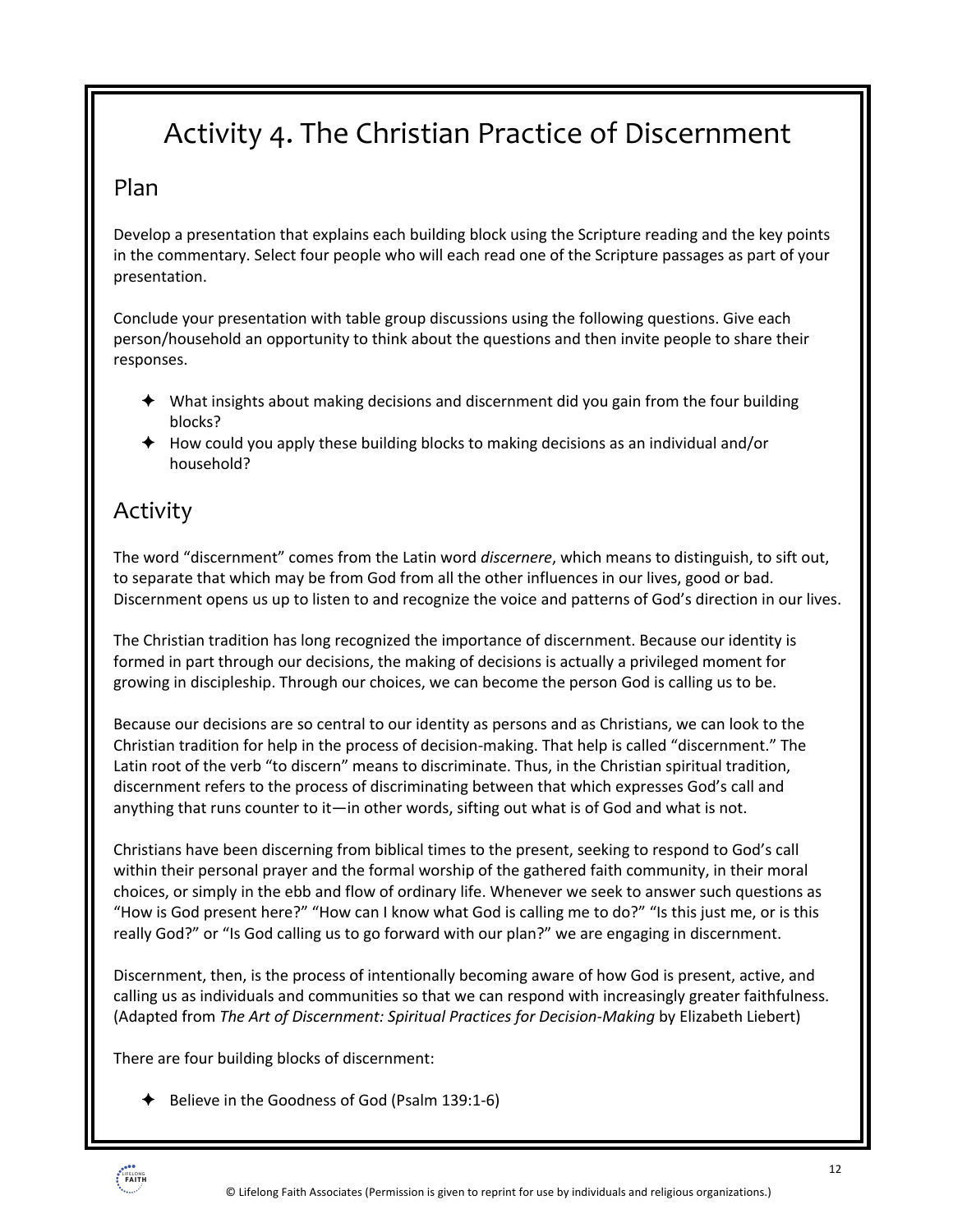- $\blacklozenge$  Believe that Love is Our Primary Calling (Mark 12:28-31)
- $\blacklozenge$  Believe that God Communicates with Us (John 14:16-17, 26)
- $\blacklozenge$  Believe in Life (Deuteronomy 30:15-16, 19)

### Believe in the Goodness of God

*Lord, you have examined me and you know me. You know everything I do; from far away you understand all my thoughts. You see me, whether I am working or resting; you know all my actions. Even before I speak, you already know what I will say. You are around me on every side; you protect me with your power. Your knowledge of me is too deep; it is beyond my understanding* (Psalm 139:1–6)

The first building block of the discernment process is the belief in the goodness of God. The God who examines us and knows us deeply, more than we know ourselves, is a loving and gracious God who wants the best for us. To really open ourselves to knowing and doing the will of God requires trust that God's intentions toward us are deeply good. It is a belief held deep in the core of our being that God's will is the best thing that could happen to us under any circumstances.

### Believe that Love is Our Primary Calling

*"Which commandment is the most important of all?"*

*Jesus replied, "The most important one is this: 'Listen, Israel! The Lord our God is the only Lord. Love the Lord your God with all your heart, with all your soul, with all your mind, and with all your strength.' The second most important commandment is this: 'Love your neighbor as you love yourself.' There is no other commandment more important than these two."* (Mark 12:28–31)

The second building block of the discernment process is the belief that love is our primary calling. Jesus summarizes the entire law—all the requirements of doing what God requires of us— in the triple commandment of loving God with everything we have, and loving our neighbor and ourselves. Love is what's most important in life. It is the foundation of life in Christ. Everything depends on our love of God, neighbor, and self.

The choices we make are always about love and which choice enables us to keep following God into love. There may be other factors to consider, but the deepest question for us as Christian people is, what does love call for in this situation? What would love do? Discernment is intended to take us deeper and deeper into the heart of God's will, that we would follow God passionately into love.

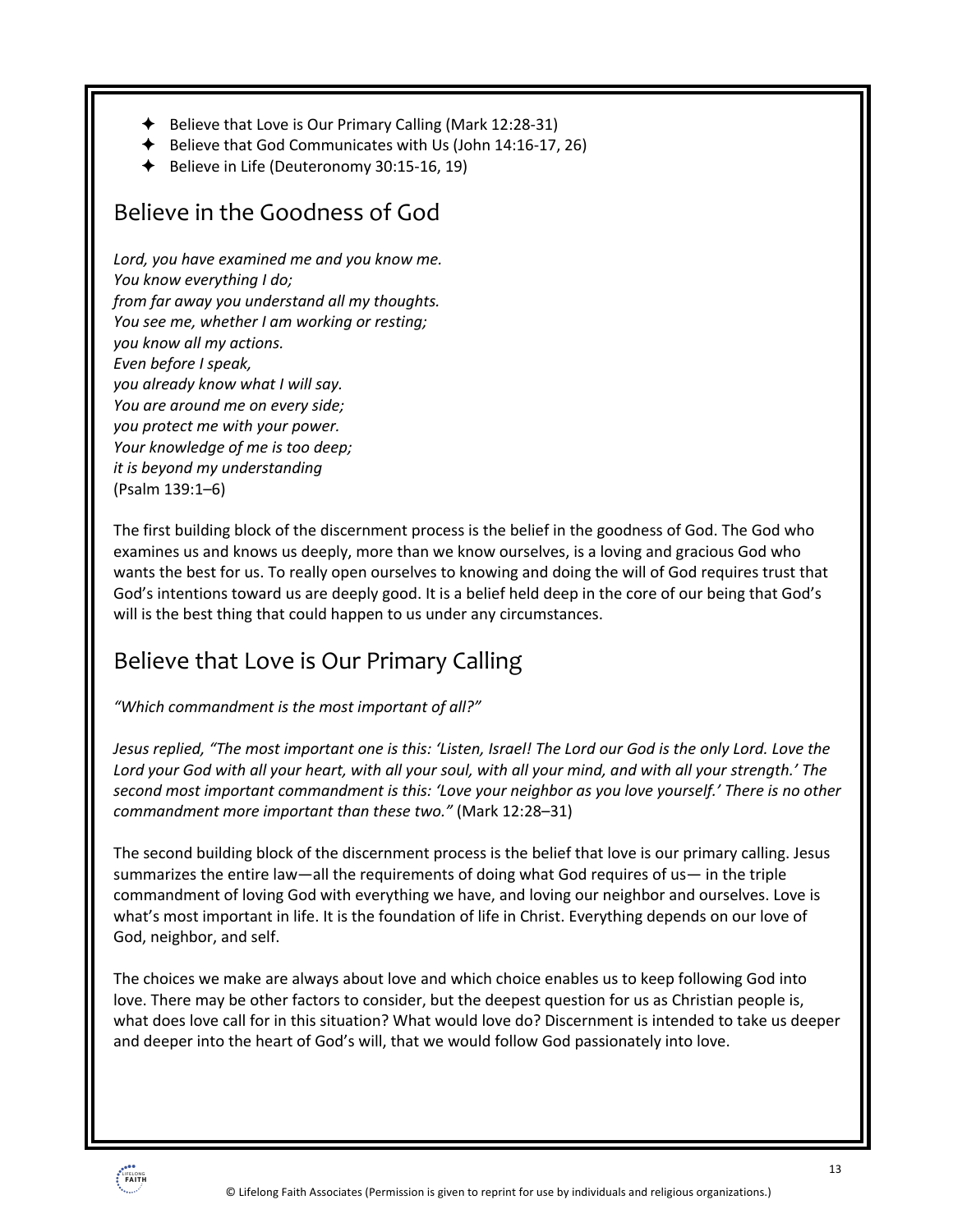### Believe that God Communicates with Us

*I will ask the Father, and he will give you another Helper, who will stay with you forever. He is the Spirit, who reveals the truth about God. The world cannot receive him, because it cannot see him or know him. But you know him, because he remains with you and is in you.*

*The Helper, the Holy Spirit, whom the Father will send in my name, will teach you everything and make you remember all that I have told you.* ( John 14:16–17, 26)

The third building block is the belief that God does communicate with us through the Holy Spirit, and the Holy Spirit is given to help us know the demands of love in our situation. The practices of discernment assume a deep- seated belief in God's presence and action through the Holy Spirit in the midst of our daily experience. It assumes that God's will continues to be revealed as it is needed and as we are able to hear it and respond to it.

Through the Holy Spirit, the risen Christ is present with us today. We can rely, then, on the Holy Spirit to bring to mind and to heart that which we need to live out our Christian life today.

### Believe in Life

*Today I am giving you a choice between good and evil, between life and death. If you obey the commands of the Lord your God, which I give you today, if you love him, obey him, and keep all his laws, then you will prosper and become a nation of many people.*

*I am now giving you the choice between life and death, between God's blessing and God's curse, and I call heaven and earth to witness the choice you make. Choose life.* (Deuteronomy 30:15–16, 19)

The fourth building block is the belief that we are called to choose life in all of our decisions. Discernment grounds our capacity to live a fully and truly human life. In discernment, we are constantly choosing life over death that we may live in the love of God. In discernment, then, we move beyond avoiding evil. Among good options, we seek those that better align us with God's creative purpose. *Discernment always aims at enhancing one's participation in the work of God; it is always undertaken for the glory of God and the healing of the world. Therefore, several dispositions are vital for the practice to be followed with integrity:*

- ! *A passionate commitment to follow God. The guidance we seek is toward the decision that will bring us into the fullest possible participation in the work of God in the world.*
- ! *An attitude of indifference toward all other drives and desires. If we are to align ourselves with God's purposes, we must first detach ourselves from our own desires for wealth, prestige, and security.*
- ! *A deep sensitivity to the ways and being*
- ! *of God. This sensitivity is cultivated through prayer, reading and meditating on Scripture, worship, and faithful acts of mercy and justice.*

(Frank Rogers, "Discernment," in *Practicing Our Faith*)

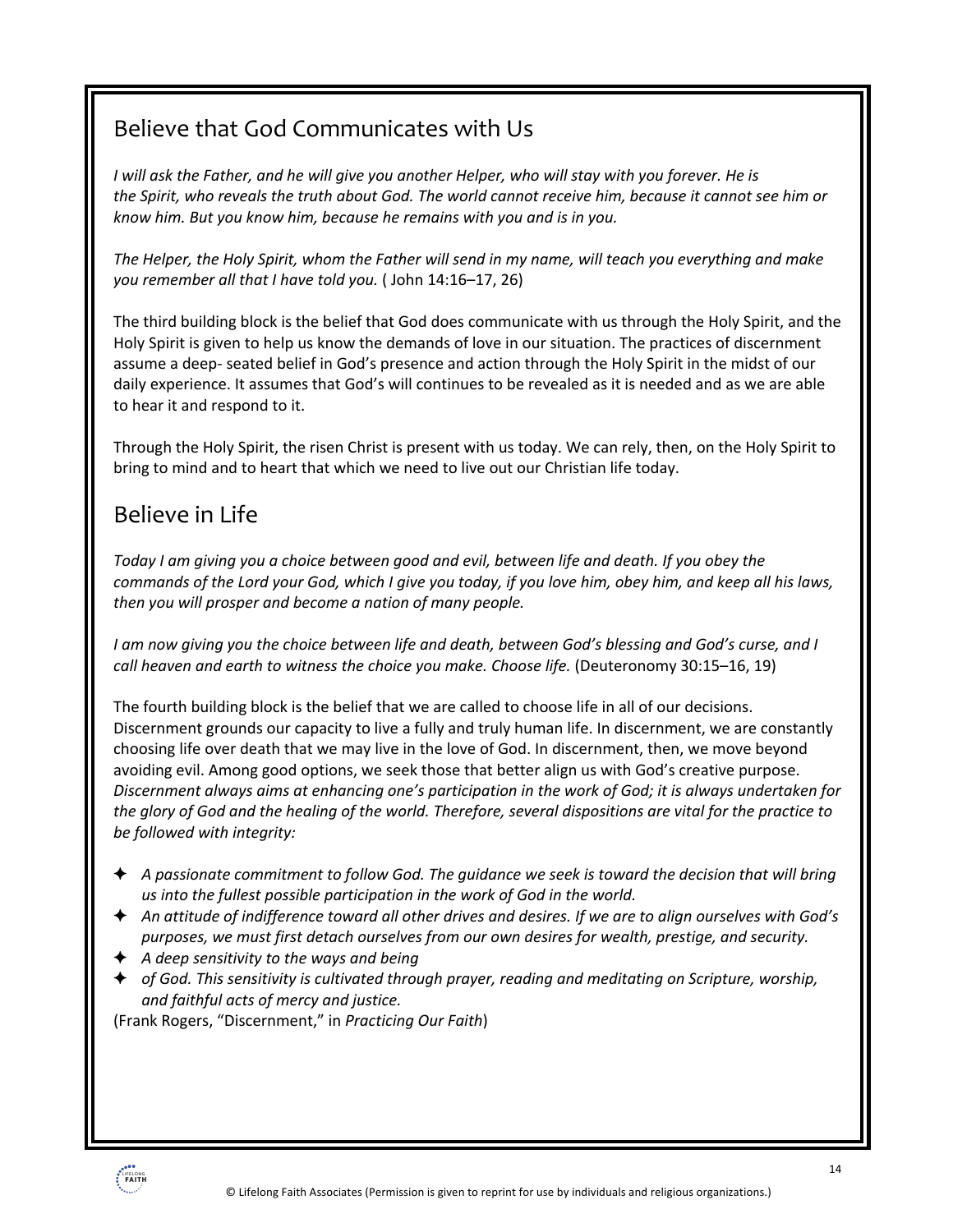## Activity 5. Ways to Live the Christian Practice of Discernment

### 1. Examples of Practicing Discernment

Introduce the participants to the process of discernment in the Activity by creating several demonstrations of the process in action. Use the essay in hen Activity and he worksheet to structure your responses.

Here are several ways to conduct a demonstration of the discernment process. Feel free to combine these ideas in your demonstration. It is important to have examples that are suitable for your participants, e.g. a family example, a teenage example, a young adult example, an adult example, etc. You can use the children's process on the handout *Try It—Making Good Decisions* if you are developing a children's example.

- 1. You can create real-world examples of the process in action by using case studies, such as the five stories in Activity 1 and then use the discernment process to develop a response to the questions/actions. This will illustrate how an individual or household can utilize the process.
- 2. You can invite several people from the church to share personal examples of how they have practiced discernment using the discernment process as a framework for their presentation. Be sure to have a variety of situations to connect with the participants.
- 3. You can use a segment from a film in which an individual or family is faced with a decision. Use the film to "set-up" the situation and then use the discernment process to develop a response to the questions/actions, illustrating how someone might use the process in this situation.

### 2. Applying the Discernment Process

To help the participants envision ways to use the discernment process in their lives ask them to review the two decisions they identified in Activity 2. Decisions You Have Made—the wise decision and the one they regret.

Have them analyze the two decisions using the 10 "steps" in the discernment process. Explain that they should work through each step in the process. Have them note things they did and did not do, and what they would do differently now that they have the process. If a family is analyzing a "children's decision" that can use the children's handout *Try It—Making Good Decisions*.

In groups ask the participants to reflect on the following question and share insights they gained from applying the discernment process: *How can using the process of discernment be beneficial to me and my family and improve our decision-making?* 

Conclude by presenting "The Benefits of Discernment" at the end of the Activity essay.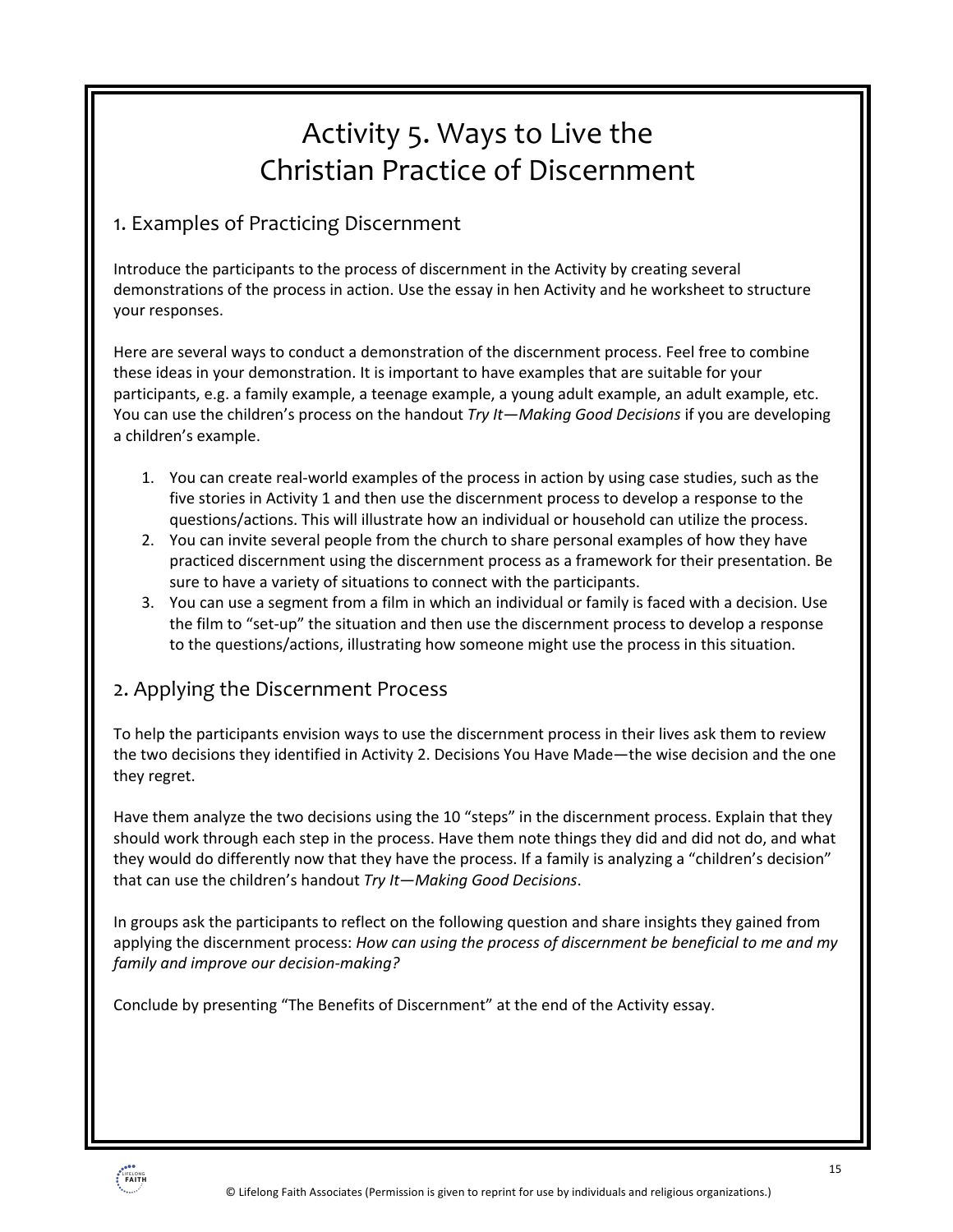### Activity

*Do not conform yourselves to the standards of this world, but let God transform you inwardly by a complete change of your mind. Then you will be able to know the will of God—what is good and is pleasing to him and is perfect.* (Romans 12:2)

Discernment means making a discriminating choice between two or more good options, seeking the best for this moment. These choices, while personal and conditional, are set within the community of faith and honor our previous well-made decisions. Discernment does not bring us absolute certainty, but rather operates in a climate of faith. Seeking to follow God's call moves us toward that which is better for us individually and for our world, and assures us that God will accompany us into the unknown. (Elizabeth Liebert, *The Art of Discernment: Spiritual Practices for Decision-Making*)

### Practicing Discernment

We know that the decision is in one sense "already made," since the answer is deep inside us. Our body, mind, and soul know what's best for us at this time. We only need to bring it to consciousness, sort through the options and find the energy (grace) of the moment. (Mary Margaret Funk, *Tools Matter for Practicing the Spiritual Life*)

How can we practice discernment in our lives as we seek to make good choices and follow God's will for us? How can we bring forth the decision that lies deep within us? Here are several steps that can guide you in the practice of discernment, whether as an individual or as a household. Be patient with the process. Remember, the more you practice discernment the more natural it will become.

### 1. Name the issue.

Begin by discovering and naming the issue or choice you face. What is really at stake is not always selfevident. Carefully framing the issue not only helps clarify the matter for discernment, but also begins the process of sifting and discriminating that is at the heart of discernment.

### 2. Pray for enlightenment.

We spend time in prayer and turn completely to God as we ask for guidance to go God's way. We should pray for guidance about the right action and for the ability to carry out the decision. Here's where a pattern of prayer is the key ingredient. If we only pray when we have a major choice or a divide in the road, we will have a hard time praying at the moment of discernment. There are hints and road signs along life's path, but what makes our life a way of God is having a practice of prayer.

*Protect me, O God; I trust in you for safety. I say to the Lord, "You are my Lord; all the good things I have come from you."*

*You, Lord, are all I have, and you give me all I need; my future is in your hands.*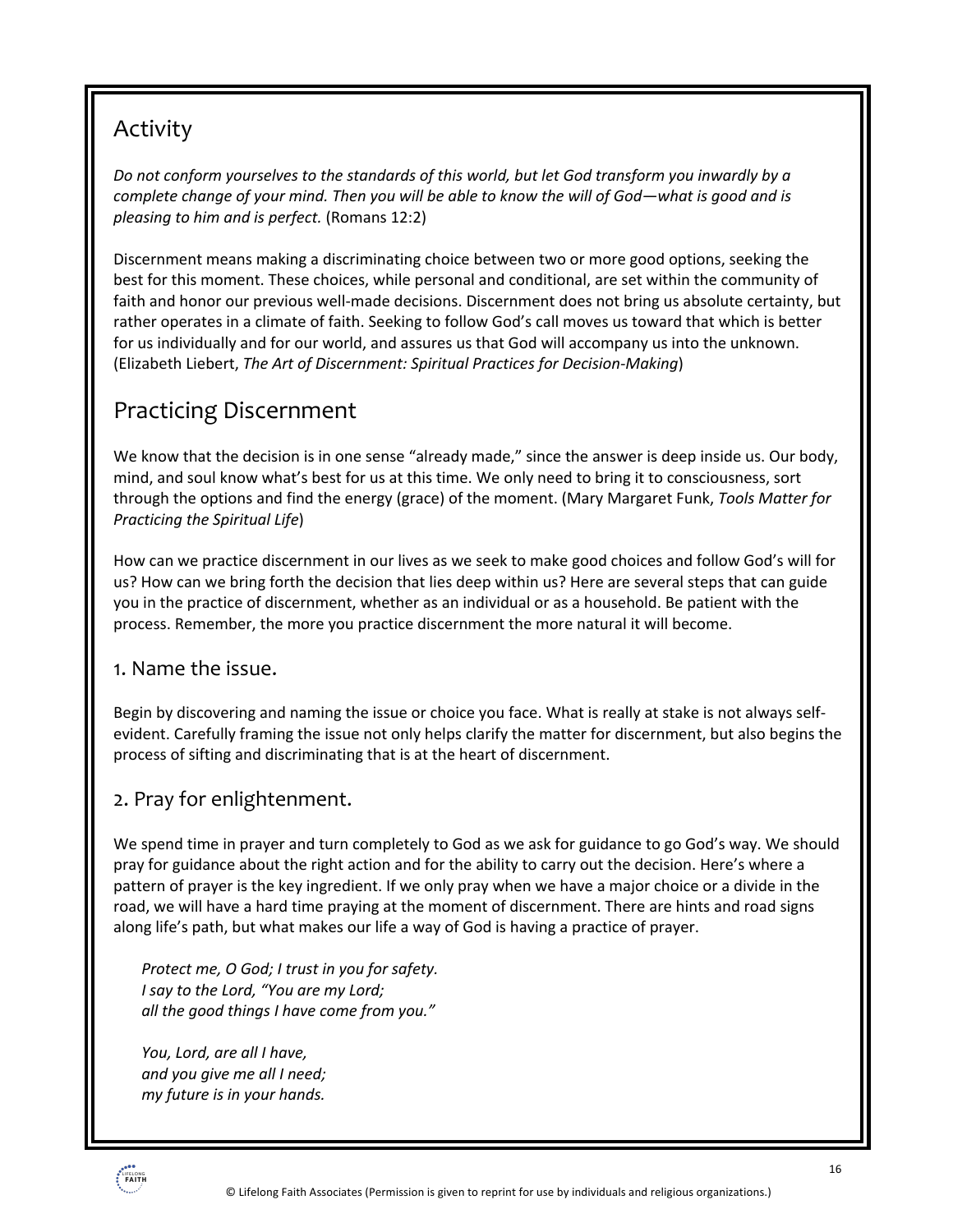*How wonderful are your gifts to me; how good they are!*

*I will praise the Lord, because he guides me, and in the night my conscience warns me. I am always aware of the Lord's presence; he is near, and nothing can shake me.*

*And so I am thankful and glad, and I feel completely secure, because you protect me from the power of death.*

*I have served you faithfully, and you will not abandon me to the world of the dead. You will show me the path that leads to life; your presence fills me with joy and brings me pleasure forever.* (Psalm 16:1–2, 5–11)

#### **Discernment Prayer**

Walk with me, good and loving God, as I journey through life. May I take your hand and be led by your Holy Spirit. Fill me, inspire me, free me to respond generously to your call. For I believe you desire my deepest joy, and it is only in your company that my soul will be satisfied and my life will find its meaning and purpose. Amen. (Sisters of Notre Dame)

### 3. Gather appropriate data.

Discernment is not magic. We have to do our homework. The efficacy of the subsequent decision can rise or fall on obtaining accurate and relevant information about various options and their implications.

"Discernment asks us to pay attention. We need to attend to both what goes on around us and within us. Ideally, this attentiveness goes on much of the time, a sort of low level, constant spiritual sifting of the data of our experience. But there are times when discernment becomes much more focused, when a crossroad is reached or a choice called for. At times like these the cumulative wisdom of tradition tell us to pay attention on many levels: to consult Scripture, to seek the advice of trusted advisors, to heed the collective sense of the faithful, to read widely and deeply the best ancient and contemporary thinking, to pray, to attend to the prick of conscience and to the yearnings and dreamings of our hearts, to watch, to wait, to listen." (Wendy Wright)

### 4. Sort our thoughts and data.

We watch our thoughts as they rise and fall, sorting them into three buckets: thoughts toward self, toward God, and toward evil. We notice which thoughts weigh most heavily on our minds, and eventually we see a pattern arise:

- $\triangleleft$  thoughts toward our self
- $\blacklozenge$  thoughts toward God.

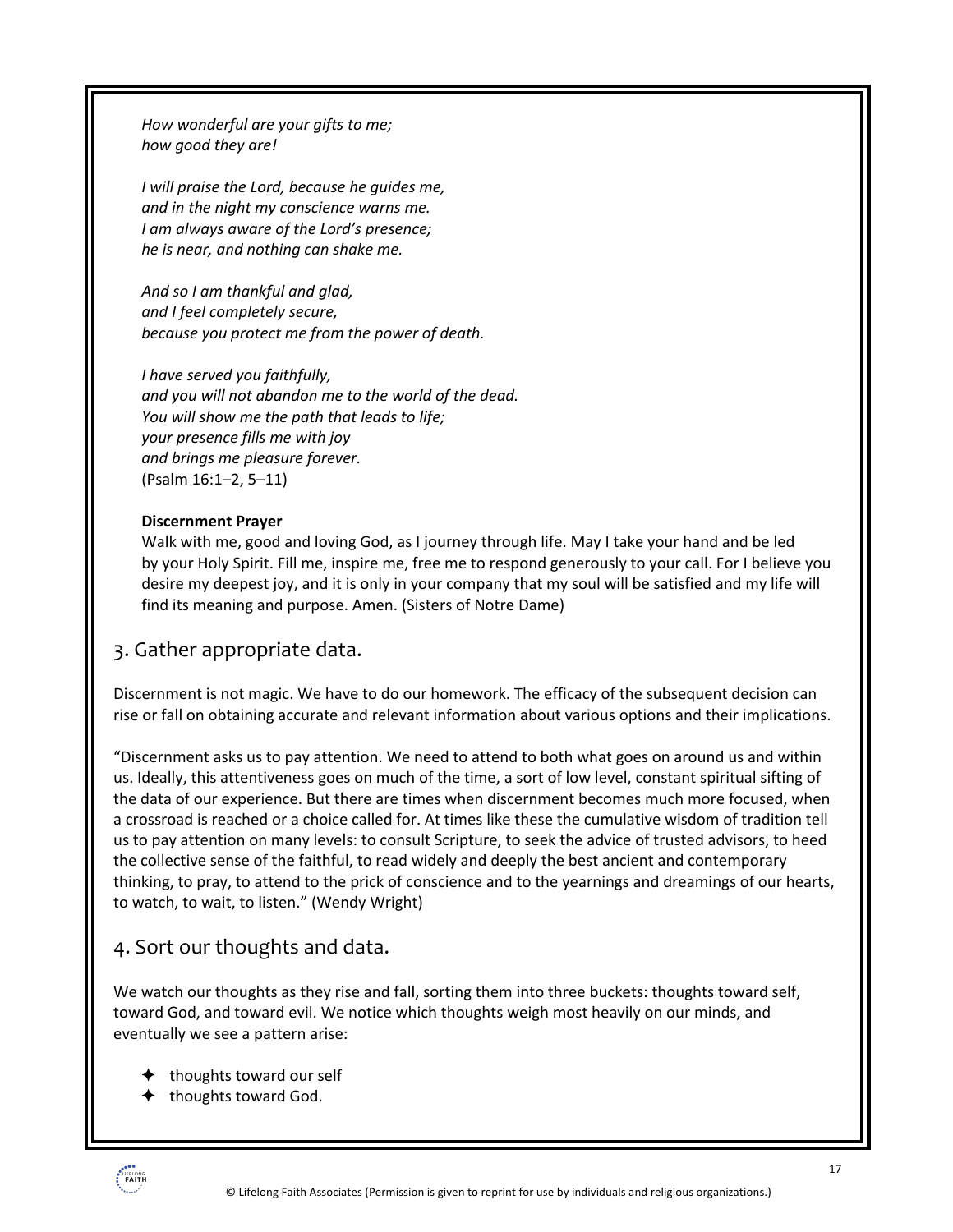$\triangleleft$  thoughts toward evil

### 5. Virtually live the decision.

We make a decision to "live virtually." We gather data, but in our thoughts we act "as if" we have made the decision. We take that tentative "choice" through the sorting process once again: is it toward self, toward God, or toward evil? We notice what the choice says. We try to verify whether, indeed, this choice that seems to be emerging is God's way for us. If the hypothetical choice still seems viable, we take the decision as a tentative given and "test" it. We put it on and act "as if" it is a decision that is final and to be implemented. Do we feel good about it? Usually if it is God's way, we feel a profound joy. Even if the decision has difficult consequences, the grace seems to be there to live with it.

Then we keep it in our consciousness "as if" the decision has been made for at least two weeks or more—long enough to watch how we handle the climate of this decision.

While virtually living the decision, it is best not to tell others that the decision has been made because they begin to act as if the decision is "a fact," and we will end up managing their grief or delight instead of listening to our own interior responses to the decision. We continue to live the two weeks (or another prudent space of time) "as if" we were implementing the tentative decision.

### 6. Look for a confirming sign.

In this step, we bring the decision back to prayer, asking God to confirm it. We look for the presence of indicators, the touchstones or norms that the tradition suggests are signs of the work of the Holy Spirit. We look for a sign from God that is convincing and supportive of the decision. We check our feelings and see if they are joyful and peace-filled. Even if part of the decision would be hard, there's an abiding grace that enables one to do tough things.

Think of the story of the two disciples who meet Jesus on the road to Emmaus after his resurrection and their "confirming sign" that it was, in fact, Jesus, the Lord.

"*Stay with us, the day is almost over and it is getting dark." So he went in to stay with them. He sat down to eat with them, took the bread, and said the blessing; then he broke the bread and gave it to them. Then their eyes were opened and they recognized him, but he disappeared from their sight. They said to each other, "Wasn't it like a fire burning in us when he talked to us on the road and explained the Scriptures to us?"* (Luke 24:29–32)

The disciples knew the deep truth of Jesus' presence with them when their hearts began to burn. It's a wonderful description of what we all might feel when we have followed God's will for us and made a decision that is God-led.

This is an important time to consult others, checking with people who know us well and gathering more data. You may turn to one or two trusted individuals—a family member, friend, co-worker, or religious leader—to walk the discernment path with you. Remember that God speaks to us through our relationships as well as through our interior life. People who love us know us in ways we can't know ourselves. They can see things we may be blind to.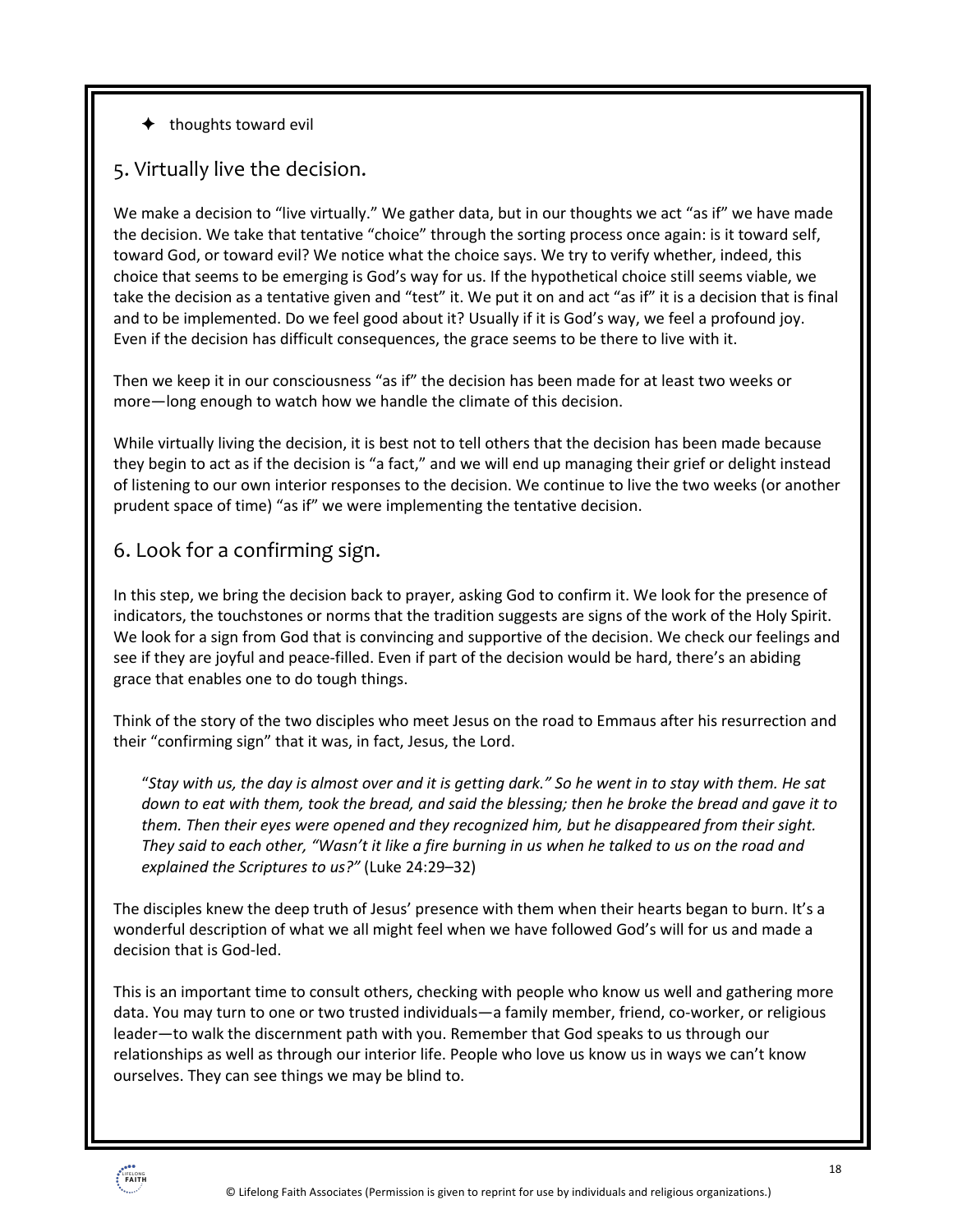If the sorting of thoughts points to either selfishness or evil; if we can't live in the two weeks of virtually implementing the decision; if there is no confirming sign; if there is no joy, peace, or consolation; if there's a vague discomfort and an abiding restlessness; if there's anxiety that's deep and abiding, then it may be best to go back to step one. Take up another "as if" decision and see if you have more confidence in the alternative option.

But if the "as if" brings joy, and there's grace to do it, and the confirming sign brings peace, then the decision is probably right.

### 7. Make the decision.

We make the decision, putting it in concrete terms: I've decided to take a job, or move to a new city, or.... The decision is most helpful when it is clear, action-oriented, and you are the subject, the doer. A decision requires the will to act and represents a deliberate choice. It is one of the most awesome things a human being can do: make choices and follow through as a co-creator with God. Notice the decision isn't a goal or an aspiration, but a deed to be done and done by you.

### 8. Implement the decision.

Seek God's wisdom in working out the practicalities around your decision. Examine the decision you have just made. Ask:

- $\triangleq$  Can my decision be broken down into steps? If so, note an appropriate order.
- $\triangle$  Does anyone need to be informed about this decision in advance of its implementation? If so, what is the best way to do that?
- $\triangleq$  Who besides me might be involved in carrying out the decision? How will I invite them to this role?
- $\triangleq$  If some of them choose not to join me, what will I do?
- $\triangleleft$  Who will support me along the way?

If reflecting and praying on these practicalities elicits some fear or resistance, weigh this against the experience of spiritual freedom that resulted from your decision. Ask for the grace to act from that place of spiritual freedom.

### 9. Ritualize the decision.

Perhaps you can light a candle, or write a letter confirming it, or call a friend, or have a special meal. Mark the day on your calendar. Take the first step to implement your decision.

### 10. Guard your heart and watch your thoughts.

There's more to implementation than simply doing the work. It includes the interior work of guarding our hearts and watching our thoughts. This takes a lifetime. While implementing the decision, from time to time there will arise the thought, "I wish I had not done what I did." Give these thoughts to God in prayer. We consider our decision final and all "what ifs" as simply temptations that divide our hearts and fragment our minds. We turn to God in prayer.

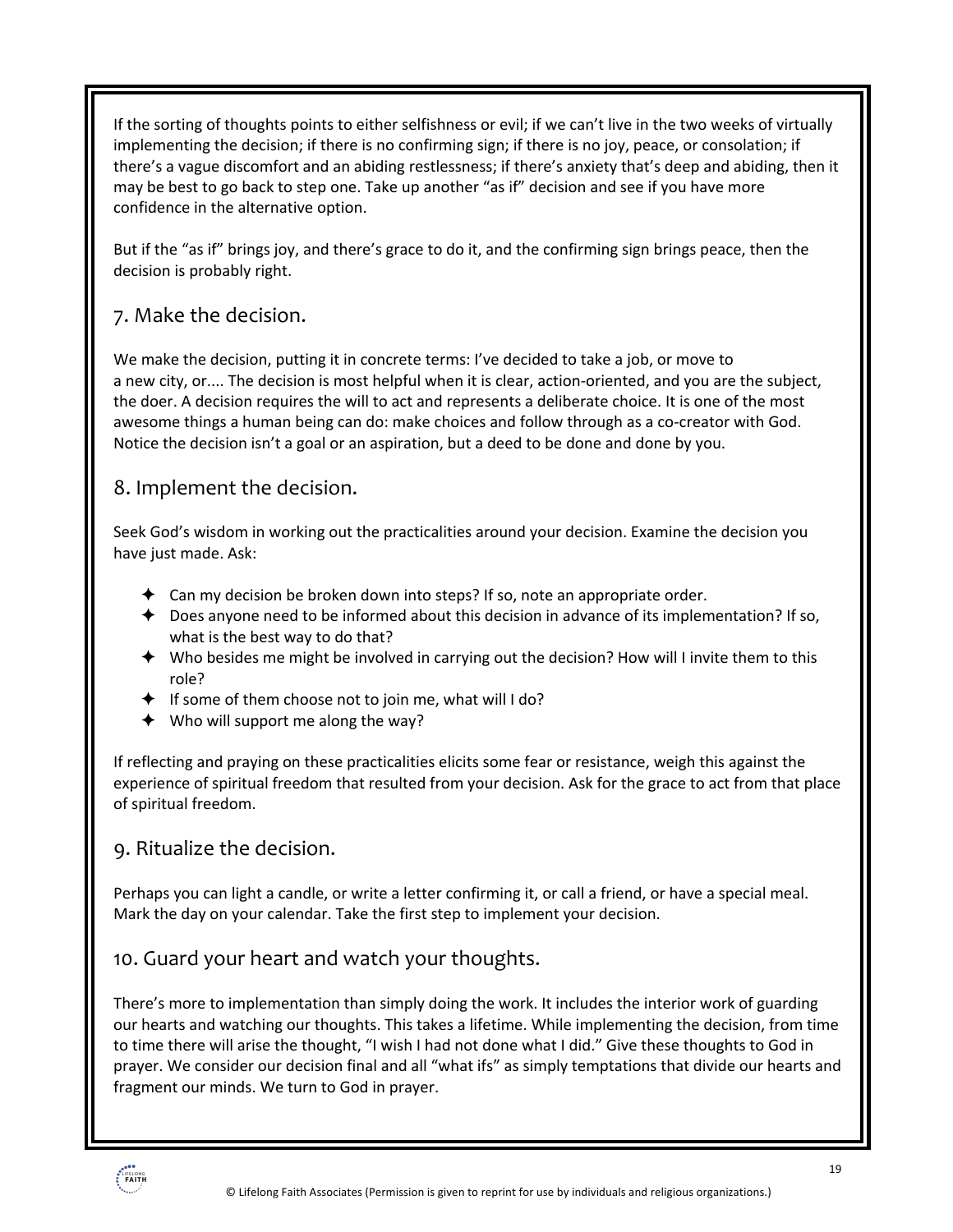We may say, "But what if I made the wrong decision?" You made it in good faith and in prayer. If you should go now in another direction, God will make that evident in a significant way, so for the daily work of implementing this decision you need only attend to carrying out your resolve. We should be at peace because we made the decision in good faith and God will give us a sign if we need to change your decision. Our goal is lining up our external life so that it expresses our intentions to seek God in everyone and everything, all the days of our life.

(The process of discernment is developed from *Tools Matter for Practicing the Spiritual Life* by Mary Margaret Funk and *The Art of Discernment: Spiritual Practices for Decision-Making* by Elizabeth Liebert)

### The Benefits of Discernment

Practicing discernment brings many benefits to us as individuals and to our family or household. By practicing discernment we take time to listen in prayer for the voice of the Holy Spirit. We generously listen to the advice of those who love us. We depend on God rather than deciding on our own. We recognize our motivations and the source of our deep gladness. We are able to read both our mind and heart when making decisions. And we are attached to God's love and will alone.

*Discernment is a process. We gradually "put on the mind of Christ" (Phil. 2:4; 1 Cor. 2:14) every time we search out and chose that which better aligns with the Jesus of the Gospels, the Christ of faith. A discerning life, then, is composed of repeated discerning moments; likewise, each major discernment rests on many small moments of listening for God in the midst of everyday life. Our intention is that all our decisions will enhance this putting on the mind of Christ. To the degree that they do, we are fulfilling the purpose for which we have been created. In this fulfillment, we simultaneously experience our deepest spiritual freedom.*

(Elizabeth Liebert, The Art of Discernment: Spiritual Practices for Decision-Making)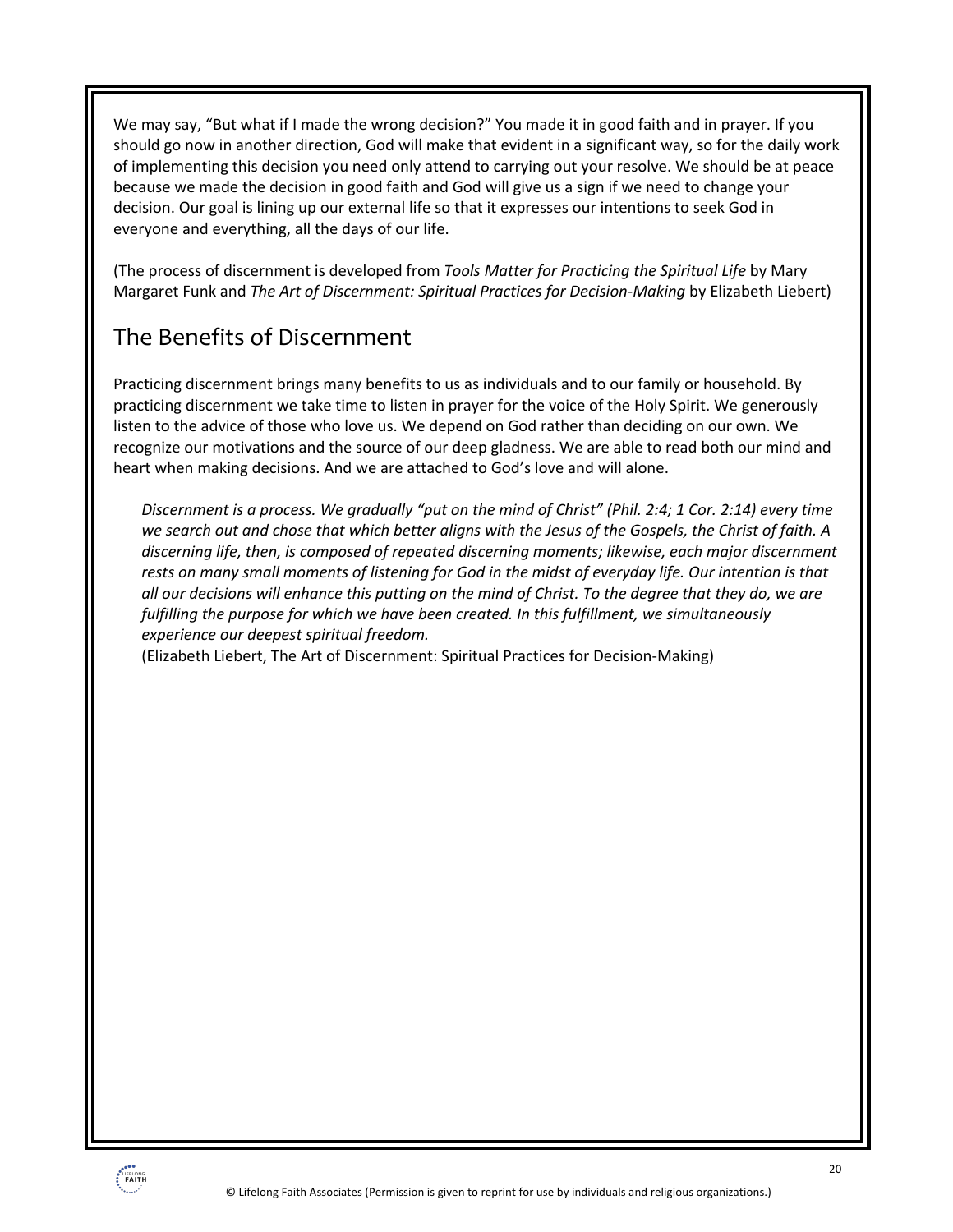## Discernment Guide

- 1. Name the issue.
- 2. Pray for enlightenment.

### 3. Gather appropriate data.

- ← Consult Scripture.
- $\triangleleft$  Seek the advice of trusted advisors.
- $\triangleq$  Heed the collective sense and wisdom of the Christian community.
- $\blacklozenge$  Read widely and deeply the best ancient and contemporary thinking.
- $\blacklozenge$  Pray.
- 4. Sort our thoughts and data.
	- $\triangleleft$  Thoughts toward our self
	- $\triangleleft$  Thoughts toward God
	- $\triangleleft$  Thoughts toward evil
	- $\triangleq$  Is the choice that seems to be emerging God's way for us?
- 5. Virtually live the decision.

#### 6. Look for a confirming sign.

- $\triangleq$  Can we live in the two weeks of virtually implementing the decision?
- $\triangleq$  Is there a confirming sign?
- ! Is there joy, peace, or consolation or is there discomfort, restlessness, or anxiety?

### 7. Make the decision.

#### 8. Implement the decision.

- $\triangleq$  Can my decision be broken down into steps? If so, note an appropriate order.
- $\triangle$  Does anyone need to be informed about this decision in advance of its implementation? If so, what is the best way to do that?
- $\blacklozenge$  Who besides me might be involved in carrying out the decision? How will I invite them to this role?
- $\triangleq$  If some of them choose not to join me, what will I do?
- $\blacklozenge$  Who will support me along the way?
- $\triangleq$  If reflecting and praying on these practicalities elicits some fear or resistance, weigh this against the experience of spiritual freedom that resulted from your decision. Ask for the grace to act from that place of spiritual freedom.
- 9. Ritualize the decision.
- 10. Guard your heart and watch your thoughts.

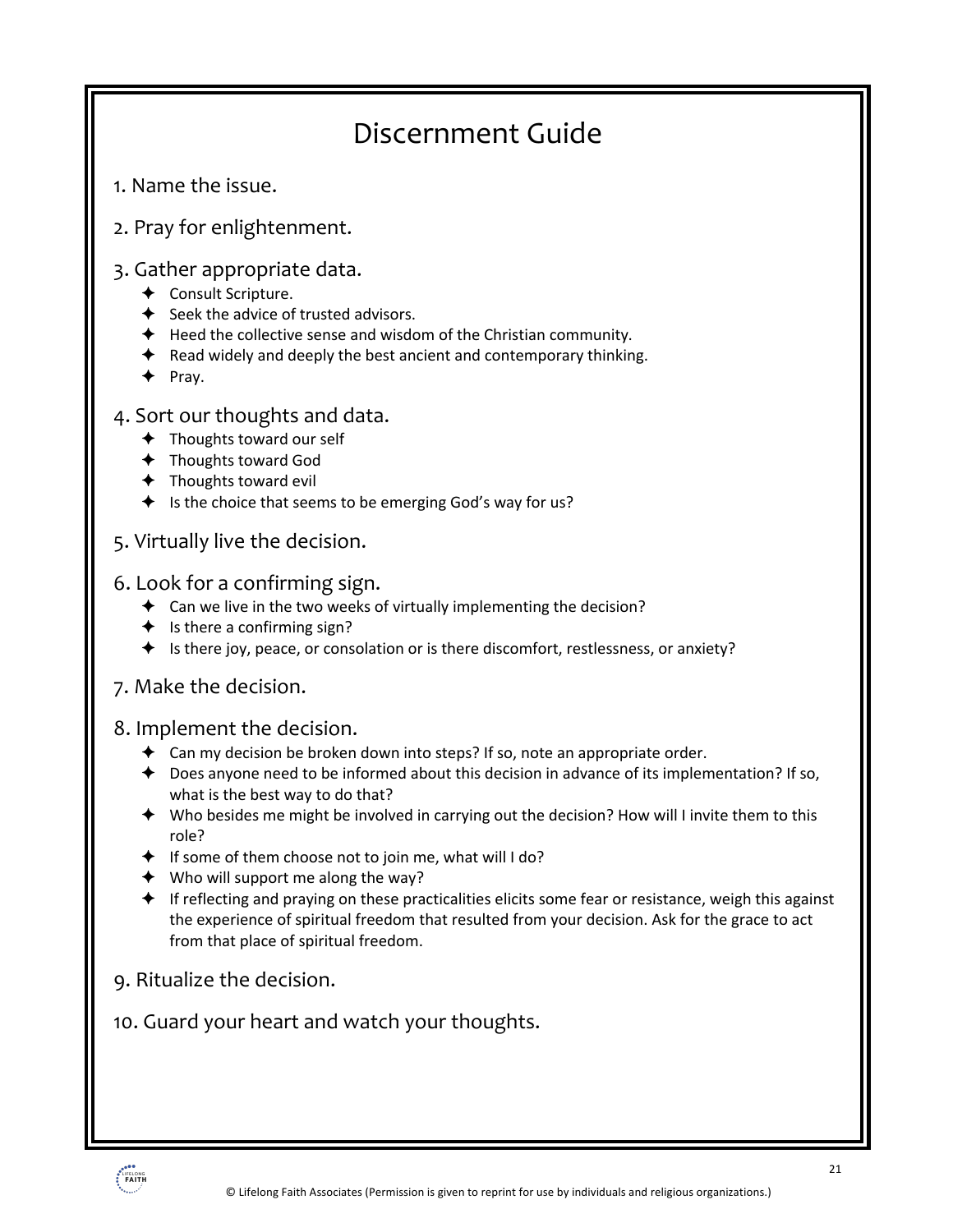## Activity 6. Practicing Discernment Daily: Paying Attention to God

Conclude the session by introducing people to the Prayer of Examen and then leading them through the process as a group.

The Prayer of Examen helps us look for traces of God's actions in our daily life, individually or as a household. It is usually done in the evening, looking back over the day, or it can be done as a household at the evening meal. This is a time of quiet to spend alone or with each other in the presence of God.

1. First, note the gifts God has given you today. Give thanks for all God's gifts and benefits.

#### *Pause for reflection.*

2. Ask God that this reflection be a time of special grace and revelation. You can use these words: *Be near us now Lord. Let us look together at the day*.

#### *Pause for reflection.*

3. Review the day with God. Look at the stirrings of your heart, your thoughts, your choices as the day progressed. Which have been of God? Which not? What does God want to say to you about both?

#### *Pause for reflection.*

4. Give God thanks and ask for forgiveness for any failure or omission, and for healing from their effects. Use these or similar words:

*Gracious God, everything is a gift from you. I give you thanks and praise for the gifts of today, such as ….*

*I ask your forgiveness and mercy for …. I ask your healing in ….*

#### *Pause for reflection.*

5. Look forward to the next day, and plan concretely with God how to live it according to God's desire for your life. Ask for the graces you desire for tomorrow. *Lord God, continue to be present with me in my life each day.*

*Pause for reflection.*

### Activity

The Prayer of Examen helps us look for traces of God's actions in our daily life, individually or as a household. It is usually done in the evening, looking back over the day, or it can be done as a household at the evening meal. You may also use it to pray about any other significant period of time (such as a week or a year).

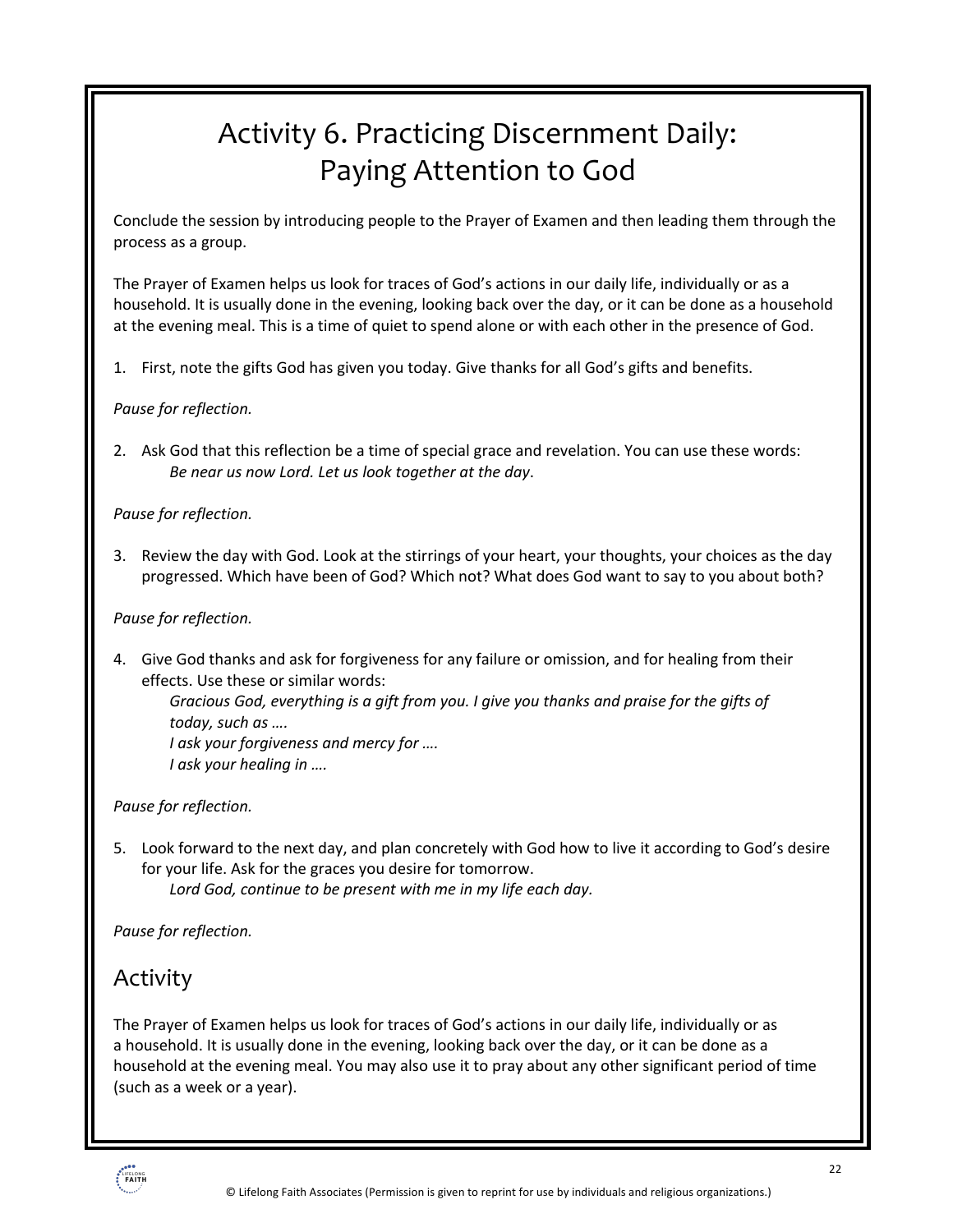Allow between five and fifteen minutes for this spiritual exercise. Eliminate distractions during this time: no TV or radio, no iPods, no phones. This is a time of quiet to spend alone or with each other in the presence of God. Note the gifts God has given you today. Give thanks for all God's gifts and benefits. ! Ask God that this reflection be a time of special grace and revelation. You can use these words: *Be near us now Lord. Let us look together at the day.* Review the day with God. Look at the stirrings of your heart, your thoughts, your choices as the day progressed. Which have been of God? Which not? What does God want to say to you about both?  $\triangleq$  Give God thanks and ask for forgiveness for any failure or omission, and for healing from their effects. Use these or similar words: *Gracious God, everything is a gift from you. I give you thanks and praise for the gifts of today, such as .... I ask your forgiveness and mercy for .... I ask your healing in ....* ! Look forward to the next day, and plan concretely with God how to live it according to God's desire for your life. Ask for the graces you desire for tomorrow. *Lord God, continue to be present with me in my life each day.* (From *The Art of Discernment: Spiritual Practices for Decision-Making* by Elizabeth Liebert) *We want to know that we are making our choices in God, that we are living our life according to the purposes for which God brought us to this particular time and place. We long to see our lives as part of a larger whole, contributing to some greater purpose. We long to experience the presence of God and respond faithfully to that presence.* (Ruth Haley Barton in *Sacred Rhythms*) The Prayer of Examen for Children 1. Quiet the children before bedtime. 2. Ask them what made them happy over the past day.

- 3. Ask them what made them sad over the past day.
- 4. Ask them what they look forward to tomorrow.
- 5. Remind them to thank God for what made them happy, ask for God's help when they are sad, and pray for God's presence in the coming day.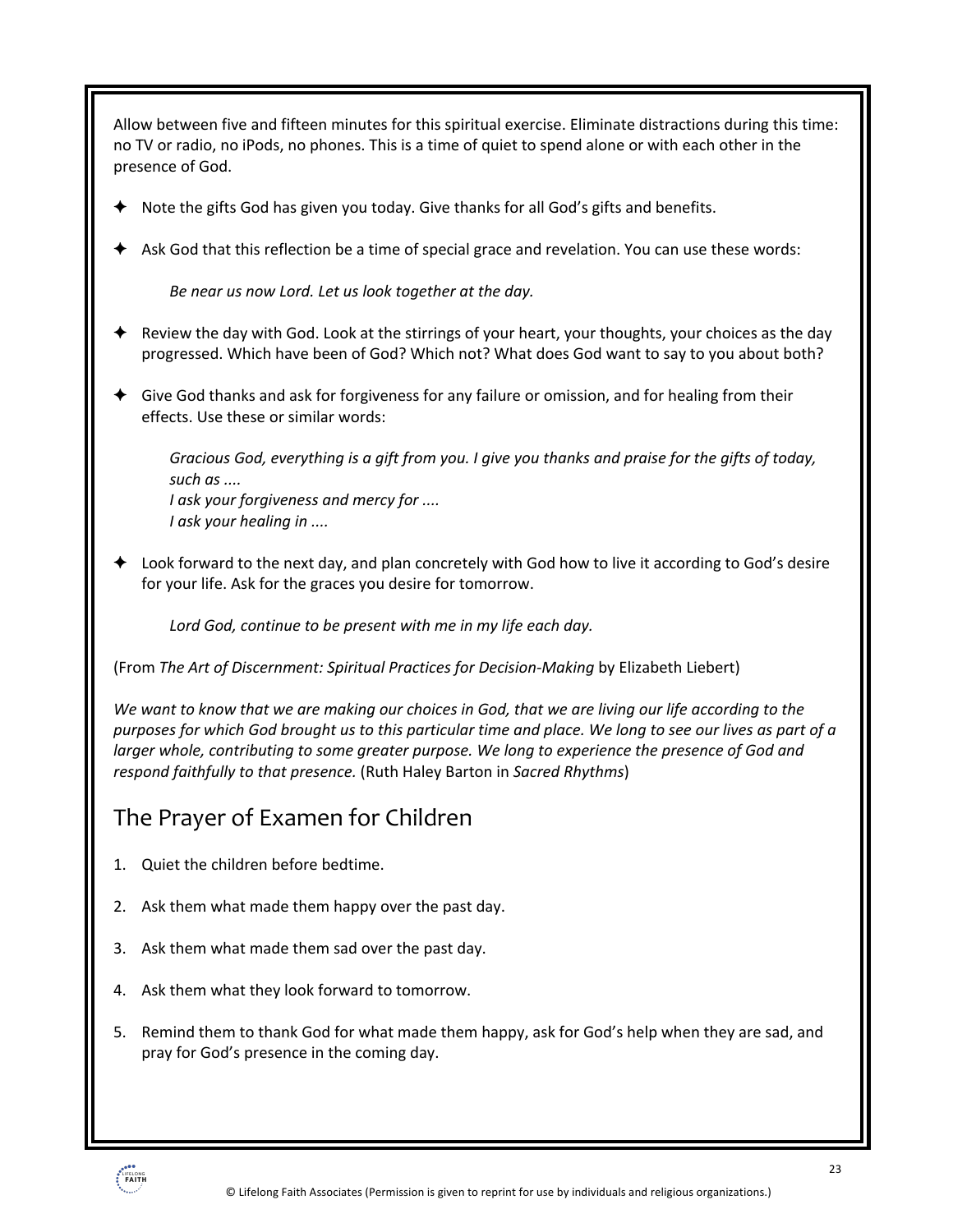## Activity 7. Prayers for Discernment

God our Creator, You have a plan for each one of us, You hold out to us a future full of hope. Give us the wisdom of your Spirit so that we can see the shape of your plan in the gifts you have given us, and in the circumstances of our daily lives. Give us the freedom of your Spirit, to seek you with all our hearts, and to choose your will above all else. We make this prayer through Christ our Lord.

\* \* \* \*

Prayer of Thomas Merton

My Lord God, I have no idea where I am going.

I do not see the road ahead of me.

Nor do I really know myself.

And the fact that I think I am following your will Does not mean I am actually doing so.

But I believe that the desire to please you

Does in fact please you.

And I hope I will never do anything apart from that desire. And I know that if I do this,

You will lead me by the right road

Though I may know nothing about it.

Therefore I will trust you always.

Though I may seem to be lost and in the shadow of death I will not fear, for you are ever with me. And you will never leave me to face my struggles alone. (Based on Jeremiah 29:11–13)

\* \* \* \*

Prayer of Saint Patrick (Text attributed to Saint Patrick, trans. Cecil F. Alexander)

I bind unto myself today the power of God to hold and lead, an eye to watch, the might to stay, an ear to harken to my need. the wisdom of my God to teach, a hand to guide, a shield to ward; the word of God to give me speech, the heavenly host to be my guard. Christ be with me, Christ within me, Christ behind me, Christ before me,